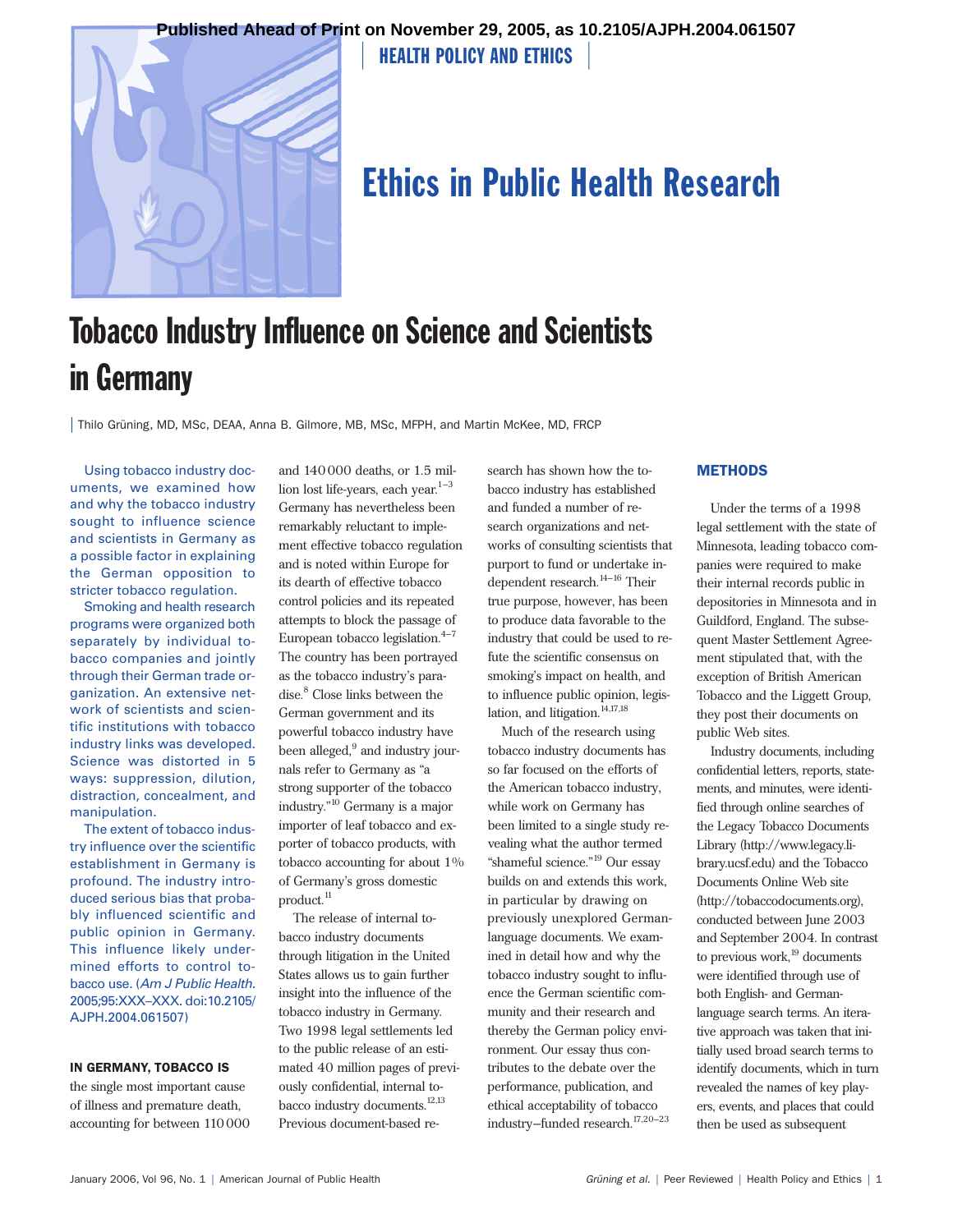



search terms. The initial terms included "German\*," "scientific," "Verband" and "VdC" (German Association of Cigarette Industries), and "Forschung\*" and "Rauchen und Gesundheit" and their English equivalents "research\*" and "smoking and health."

These search terms identified a very large number of documents, so more complex searches using Boolean operators (AND, OR, NOT) were then performed. In total, over 2238 documents were reviewed, including 681 documents identified under the search terms "Forschung\*" AND "Rauchen und Gesundheit" (almost all in German). Although searches were not restricted to a specific time frame or tobacco company, documents from RJ Reynolds, Philip Morris, and the Verband der Cigarettenindustrie (VdC, German Association of Cigarette Industries), dated between 1975 and 2002, provided most of the information. All relevant documents were analyzed in detail to construct a historical and thematic narrative. Additional information was obtained from the published literature.

Where the authors have translated documents from German, this is stated. Otherwise, documents are quoted verbatim from the original regardless of the quality of the English.

#### RESULTS

### Objectives and Rationale of the Scientific Strategy

The accumulating evidence of the harmful effects of active and, more importantly, passive smoking led the tobacco industry to recognize in the 1970s that research was required to fight the decreasing social acceptability of smoking. $24$  The industry began to commission so-called "smoking and health" research from external scientists to help provide greater credibility than was possible through internal industry research.<sup>17,16,25</sup> This "extramural research"<sup>26</sup> took place in several countries, including Germany.27–30

Philip Morris documents outline the rationale: that research "should be 'at arm's length,' in order to protect the Industry or individual Companies from litigation."25 Reasons for sponsoring such research included "1. To secure scientists who could act as potential experts for Industry, 2. To secure goodwill support on critical issues, 3. To push scientific extremists into isolation, 4. To have work published which is suited to reestablish a balanced view in the scientific community, i.e., defuse critical issues."26 Philip Morris also emphasized that "the professional quality of the research scientists," as well as "the capabilities of the research institution" in which the commissioned work was to be carried out, were important for the "legal effectiveness," "credibility," and "bargaining value with authorities" of the industry's sponsored research.25

Contemporaneous to the general strategy was the development of a strategy specific to Germany. A confidential 1976 Philip Morris memorandum explains how the (German) Research Council on Smoking and Health (described in the next section) "is necessary in Germany to be used

as a 'shield' by the industry. . . that would be above doubt."31 Similarly, in 1979, Frank Colby, scientific director of RJ Reynolds (RJR) USA, described the objectives of RJR's German smoking and health research program:

To establish relations of mutual trust with leading scientists beyond the grants—as scientific advisors, as a resource to find "witnesses"—if needed—for liability litigations, governmental bodies, etc. as a confidential source of information on the activities of our adversaries, etc. . . To increase the credibility of the Company in its relations with the German Health Ministry and other governmental authorities.<sup>27</sup>

### Structure and Elements of the German Scientific Network

In Germany, the industry's smoking and health research programs were organized both separately by individual tobacco companies and jointly through their trade organization, the VdC.32–34 The VdC was founded by several German and transnational tobacco companies to represent company interests on noncompetitive issues; the companies were represented on all relevant VdC committees, including the board. Links between the industry and scientists, which started to develop as early as the  $1950s<sup>19</sup>$ gained momentum in the 1970s with the development of an extensive network of individual scientists and scientific institutions with links to the tobacco industry.27,35–39 The documents allow us to distinguish at least 6 elements of this network (Figure 1), many characterized by attempts to obscure their industry links.

*1. Scientific Department and Committee of the VdC.* A key role was played by the Scientific Department of the VdC, headed from the mid-1970s to the 1990s by Franz Adlkofer.<sup>31,40</sup> Adlkofer was also a member of the VdC's Scientific Committee (Tabakforschungsausschuß), which comprised industry representatives dealing with research projects that transnational and national tobacco companies funded through the VdC. Between 1977 and 1991, the VdC directly funded 110 research projects for a total of more than DM15 million (\$9.2 million).35 Most dealt with S&H issues, and documents identify many leading German academics as being involved<sup>35</sup> (see Box 1 on page xxxx).

*2. Laboratory of Prof Adlkofer, Munich.* The documents suggest that, having dismantled its German Cigarette Industry Research Institute in 1975 after its head, Walter Dontenwill, published work demonstrating that hamsters inhaling cigarette smoke developed laryngeal tumors,<sup>19</sup> the VdC did not establish another research institute for approximately 10 years. Minutes of a 1986 VdC meeting then note that "the research laboratory of Prof Schievelbein at Munich" was reorganized into the "Laboratory of Prof Adlkofer," highlighting that "[t]he secrecy of results [from the laboratory] must be warranted."<sup>36</sup> By the early 1990s, documents reveal direct funding to Adlkofer and his laboratory.35

*3. Research Council on Smoking and Health.* After closing down the German Cigarette Industry Research Institute, the member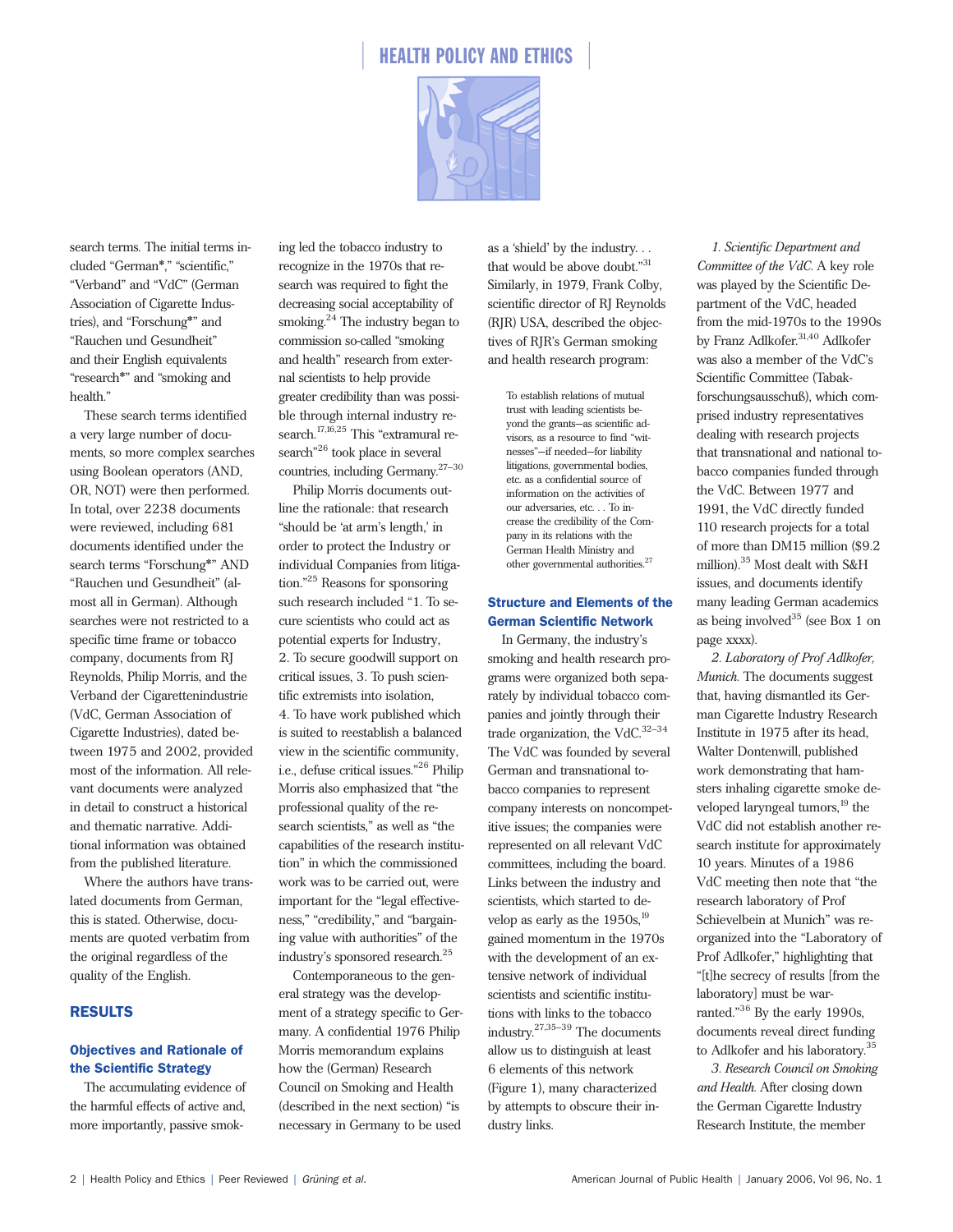



companies of the VdC established the Research Council on Smoking and Health (Forschungsrat Rauchen und Gesundheit, hereafter called the Forschungsrat) in 1975.37 This supposedly independent organization comprised a council consisting of up to 15 leading German scientists charged with distributing industry funding for research.

The VdC asked Dieter Schmähl of the German Cancer Research Center (Deutsches Krebsforschungszentrum) in Heidelberg to help establish the Forschungsrat.<sup>37</sup> Schmähl selected the members of the first Forschungsrat, $71$  generally uni-

versity professors heading a department in a relevant medical speciality, $72-74$  and was then elected chairman. Ernst Wynder, whose work contributed to the recognition of tobacco as a public health issue in the United States, but who was controversially courted and funded by Philip Morris,<sup>75</sup> was a corresponding member of the Forschungsrat.72,76–79 The first Forschungsrat functioned for 3 years (1975–1978) and was reestablished for 3 more periods80–82 before being transformed into a foundation (VERUM), as described below in this section.

The tobacco industry provided research funds of DM15 million (\$9.2 million) for the period 1975 to 1978,79,83 DM5 million (\$3.1 million) for 1980 to 1983,73 and DM8 million (\$4.9 million) for 1987 to  $1990.<sup>82</sup>$  Interestingly, a proposal preventing Forschungsrat members from allocating research projects to their own departments or institutions was rejected at one meeting.<sup>84</sup> Indeed, documents suggest that a significant proportion of funds went to Forschungsrat members or their departments.<sup>85,86</sup> For example, of 30 research proposals approved by the Forschungsrat in February 1976, a total of 23

projects, accounting for 73% of the allocated funding, were either directly led by one of the Forschungsrat members or performed within departments they headed.<sup>85</sup>

The structure and functioning of the Forschungsrat, in particular its relationship with the industry, caused considerable controversy among VdC member companies and the VdC presidency.76,87,88 On the one hand, the industry wanted the Forschungsrat to be relatively independent, so that research findings advantageous to the tobacco industry would be more credible and influential. On the other hand, some industry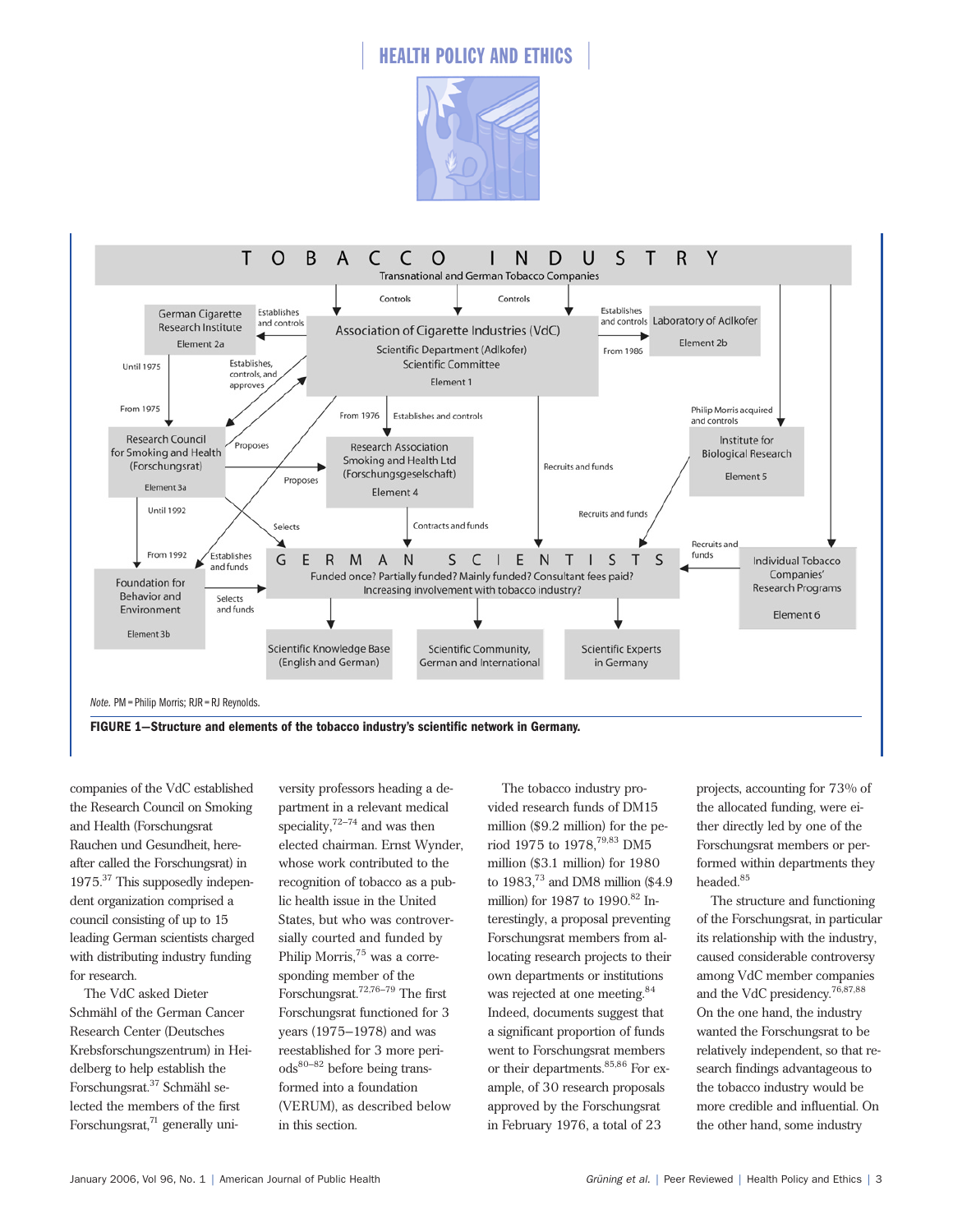

#### Box 1—Three Examples of German Scientists Directly Funded by the VdC

One tobacco industry document lists 110 research projects directly funded by the VdC between 1977 and 1991; it names over 60 scientists involved.<sup>35</sup> An RJR employee reports, "These are projects which are 'contracted' and which have been handled by the Verband [VdC] since about 1977. . . . The Verband has total control over the design of the experiments, the right of the researchers to publish or not to publish, etc. These projects likewise need to be kept confidential to the outside."<sup>32</sup>

The documents indicate that between 1982 and 1991, Professor Jürgen von Troschke, head of the Department for Medical Sociology at the Albert-Ludwigs-University in Freiburg and of the German Coordinating Agency for Public Health, undertook several projects on the "psychosocial benefits of smoking."<sup>41–43</sup> The VdC provided over DM1 million (\$615000) for these projects.<sup>35</sup> Von Troschke appears to have published the results of these projects in German public health journals without mentioning the source of funding or any conflict of interest.<sup>44,45</sup> Minutes of a VdC meeting in 1991 report that "Prof. v. Troschke has requested approval of further funds (DM 138.000/year) for his smoker motivation study . . . [and] a study on health-relevant lifestyles . . . (DM 146.000 annually for 2 years)."<sup>46</sup>

An industry document gives further reasons for funding his 1991 project: "Prof. Troschke is member of the Government Working Group 'Cancer Risk Due to Smoking' in Bonn. He was project leader of several Government projects on smoking. . . . Prof. Troschke speaks for us in the working groups."<sup>42</sup> Indeed, a 1984 report describes a "presentation by Prof. Von Troschke" at this government working group: "[H]e presented his ideas of psychosocial benefits of smoking; he described smoking as a regularly satisfying experience for the smoker which perhaps might reduce workplace absenteeism. Hence, Prof. Troschke concluded, health information programs for smoker are paradox."<sup>47</sup>

According to industry documents, Professor Helgo Magnussen, who at the time this article was written was president of the German Association of Pulmonology<sup>48</sup> and medical director of a major pulmonary hospital in Germany (Krankenhaus Großhansdorf, Zentrum für Pneumologie und Thoraxchirurgie, Hamburg), received between 1989 and 1993<sup>35,49</sup> over DM420000  $$3260000$ <sup>35,50</sup> from the VdC for research projects<sup>51,52</sup> investigating "the influence of passive smoking on the respiratory function in asthmatic subjects."<sup>53</sup> According to the minutes of a VdC meeting, "He found that passive smoking does not result in any acute reactions of the respiratory tract in patients with bronchial asthma."<sup>54</sup> A subsequent publication in 1993 mentions support for Magnussen by the Research Association on Smoking and Health Ltd (Forschungsgesellschaft Rauchen und Gesundheit mbH). $55$  In contrast, a study published by Magnussen in 2002, funded by the German Federal Ministry for Research and Technology (Bundesministerium für Forschung und Technologie), found that "involuntary tobacco smoke exposure, especially in the workplace, was associated with the prevalence of respiratory symptoms in young adults."<sup>56</sup> When in 1992 Magnussen was criticized by the media for performing research on children,  $57$  the VdC offered support.  $58$ 

Documents suggest that Professor Karl Überla, who was head of the Department of Medical Informatics, Biometry and Epidemiology at the Ludwig-Maximilians-University Munich and, from 1981 to 1985, president of the then Federal Health Office (Bundesgesundheitsamt), submitted a research proposal<sup>19,59,60</sup> for "an epidemiologic study on passive smoking to the Forschungsgesellschaft in April 1982."<sup>61</sup> The VdC seems to have funded this study with almost DM2 million (\$1.2 million)<sup>35,59,62</sup>; first, however, "Professor Uberla had to accept the Verband [VdC] position on passive smoking in order to ensure that the findings were not biased against the industry."<sup>63</sup>

Furthermore, Überla appears to have received subsequent funding from the VdC for several projects.<sup>35,64–68</sup> He appears on the 1990 "Expert Witness Database"<sup>69</sup> (for passive smoking) of Shook, Hardy & Bacon, a US law firm working for Philip Morris. Failing to disclose his links to the tobacco industry, Überla wrote in 1990 to the US Environmental Protection Agency, commenting on 2 passive smoking draft documents: "I am a Professor at the University of Munich and have published papers on passive smoking and lung cancer. . . . Scientists outside the US . . . do generally not agree with the notion, that passive smoking is causally associated with lung cancer. On the contrary . . . all 'estimations' of lung cancer deaths per year due to passive smoking are artefacts. . . . The case is open and not closed."<sup>70</sup>

representatives wanted close control over the Forschungsrat's activities.<sup>87</sup> However, as the VdC president explained to one tobacco company, 88

> As regards the many proposals you made in order to influence the projects in their details and to exclude scientists who may have been troublesome in the past,. . . We fear. . . that the concept of our Smoking and Health policy would be spoilt if we tried to limit the independence of the Forschungsrat too severely from the start. . . What we can do at this stage is to take safeguards. . . against uncontrolled publication of results that could give rise to misinterpretation. . . The presence of Herr Schlenker, former chairman of our Association [VdC], and Dr Schenzer, manager of our Association until recently, in the Forschungsrat will ensure effective industry representation in this body. . . Moreover, our Association has engaged an eminent young scientist [Franz Adlkofer] whose function it will be to supervise the execution of the research programme in close contact with the scientists and coordinate the work done by the Forschungsrat.<sup>8</sup>

Although the first bylaws implied that the Forschungsrat members would be relatively independent,78,79 their role appears to have been limited to recommending to the VdC which research should be funded.78,79 Especially at the beginning, it was the tobacco  $companies<sup>86,89</sup>$  or their representatives on the VdC's Scientific Committee $40$  who approved the projects, providing detailed evaluations and rejecting some proposals.87,90 One research proposal stimulated debate because the scientist heading the project was known to have a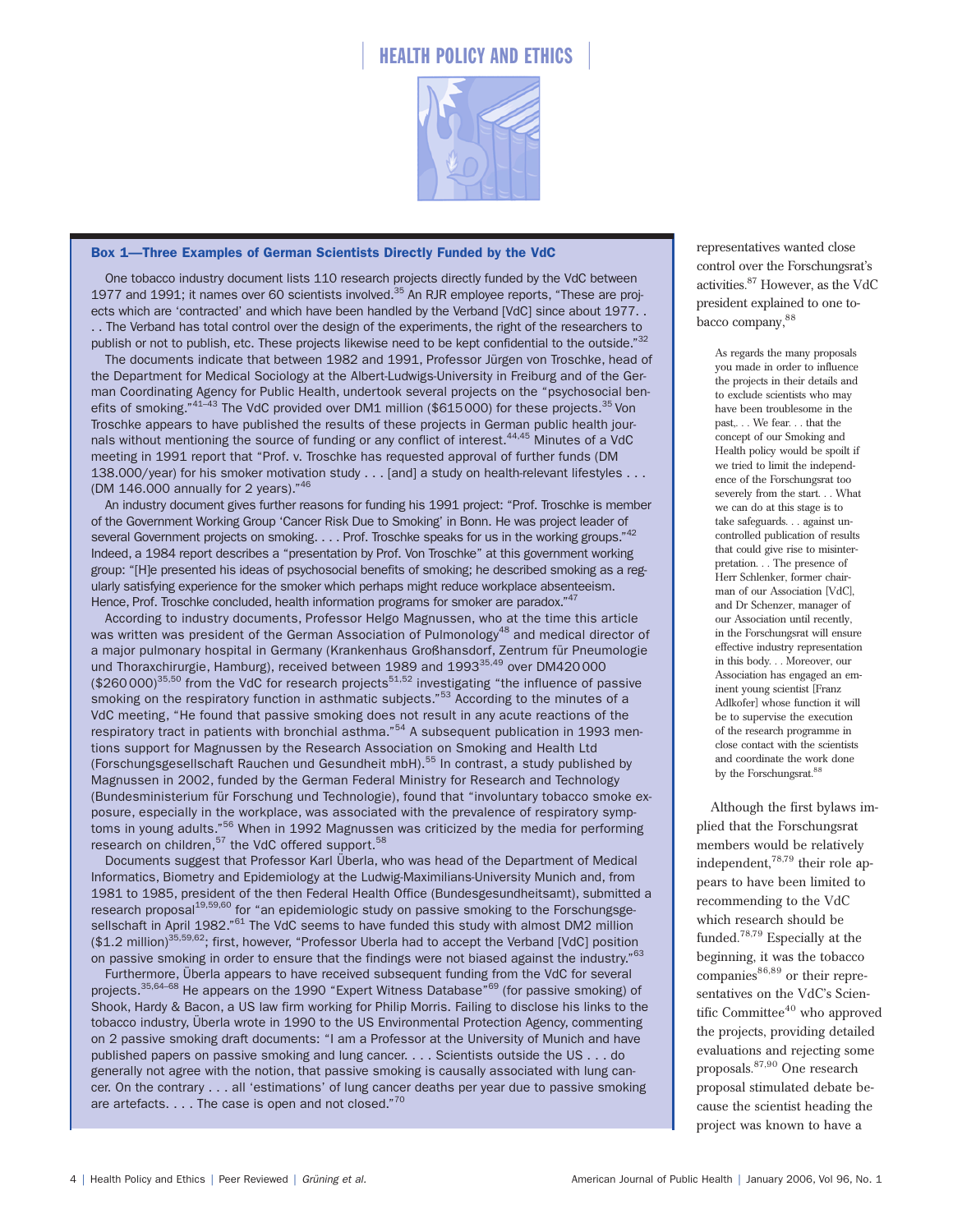



critical attitude toward the tobacco industry.<sup>91</sup>

As suggested in the VdC president's explanation, 88 control over publication of research results was also sought. A proposal that publication rights would rest with the sponsor<sup>78</sup> was not ultimately included in the first set of bylaws,<sup>79</sup> with an industry representative arguing that industry control of publication was already adequate: "the present conception [of the Forschungsrat] has the advantage that the research projects can be influenced to a larger extent and that the VdC can also exert at least an important influence on the publication of research results [quotation translated from the German]."<sup>76</sup>

A number of additional steps were taken to ensure industry control of this "independent" research council. Only the chairman could make public statements on its behalf; members required his permission to do so.<sup>37</sup> Rather than advertising for research proposals, selected scientists were to be informed about funding opportunities.<sup>84</sup> Furthermore, the bylaws guaranteed the attendance of 2 VdC representatives as guests<sup>78</sup> and of Adlkofer, director of the VdC's Scientific Department, as an observer.<sup>80,81</sup> The documents suggest that Adlkofer's role extended beyond that of an observer. Attending every meeting, he wrote the minutes $84,92,93$  and was referred to<sup>74,78</sup>—and referred to himself<sup>94</sup>—as the Forschungsrat's scientific secretary.

Adlkofer sought to influence debates on tobacco and health outside of Germany. For example,

he wrote in 1990 to the US Environmental Protection Agency to criticize the Draft Report on Passive Smoking, describing himself as toxicologist of the Free University of Berlin and scientific secretary of the Forschungsrat, but he did not reveal his or the Forschungsrat's affiliation with the tobacco industry.<sup>94</sup> He took a similar approach when he wrote to the *British Medical Journal*<sup>95,96</sup> (his letter appears not to have been published) and when writing review articles for German medical journals.<sup>97-99</sup>

In the 1980s, the Forschungsrat became increasingly subject to criticism from individual journalists and scientists for being influenced by the tobacco industry.73,92,93,100–102 In response, in the early 1990s, the VdC changed the status of the Forschungsrat to a foundation. $103-105$  The new name, "VERUM Foundation for Behavior and Environment," did not suggest any connection to the industry or even to smoking. Adlkofer became its scientific and executive director.<sup>106,107</sup>

*4. Research Association on Smoking and Health Ltd (Forschungsgesellschaft Rauchen und Gesundheit mbH [Forschungsgesellschaft]).* In addition to the Forschungsrat, in June 1976 the VdC founded a company, the Research Association on Smoking and Health Ltd,<sup>38</sup> to handle industry research funds by contracting with scientists selected by the Forschungsrat because

they [the VdC] have realized that if this separate institution is handling the research projects an identification of these projects with the Cigarette Association [VdC] can be avoided easier than if it would be handled on the basis they had planned in the beginning (projects han-<br>dled by the Association itself).<sup>108</sup>

The company's model contract describes its close relationship with the scientists it funded:

Performance of the research project will take place in close cooperation with the secretary of the Forschungsrat, Dr Weber [VdC employee and first secretary of the Forschungsrat], and Dr Adlkofer. These gentlemen will, inter alia, ensure that tobacco-scientific knowledge relevant to the research project is put at your disposal. Furthermore, we presuppose that the above-mentioned gentlemen can continuously inform themselves about the research projects, in particular the research methods, the experimental design and the gained interim results as well as the appropriate usage of the research funds, and that they can view all relevant documents [translated from the German].<sup>109</sup>

Later, the VdC also used the Research Association for direct funding of scientists outside the Forschungsrat arrangements.<sup>55</sup>

*5. External scientific institutions funded by individual tobacco companies.* In addition to the scientific institutions funded collaboratively by the industry, individual companies made use of their own institutions. An example is the Institute for Biological Research (Institut für Biologische Forschung [INBIFO]), acquired by Philip Morris in Cologne in 1971. INBIFO aimed to give Philip Morris biological research facilities in the safer European environment, avoiding the risks associated with basing such an institution in the United

States.<sup>39</sup> Once again, the company went to enormous lengths to disguise its involvement.<sup>39</sup> Although the institute was part of a project that went far beyond Germany, the favorable environment and links with the industry's well-developed research infrastructure in Germany were important. Thus, INBIFO conducted experiments whose results helped determine which studies the VdC should support,<sup>39</sup> organized scientific meetings,<sup>110</sup> and provided research grants to scientists in Germany, with documents detailing such activities as recently as 2000.<sup>111</sup>

*6. External scientists recruited and funded by individual tobacco companies.* Some tobacco companies, most notably RJR, also recruited scientists outside the VdC and Forschungsrat arrangements.27,29 This produced a pool of sympathetic scientists who would support the tobacco industry as a whole on issues of a noncompetitive nature (mainly smoking and health issues) and the individual company on competitive issues such as the introduction of a new tobacco product.27,112,113 These scientists were often well-known academics. Their collaboration with the industry ranged from accepting a single research grant, to receiving funding for extensive research programs, to collaboration on issues such as planning and performing studies, writing publications,114,115 or representing a company's interests at the German Federal Health Ministry.116 Some scientists signed confidentiality agreements and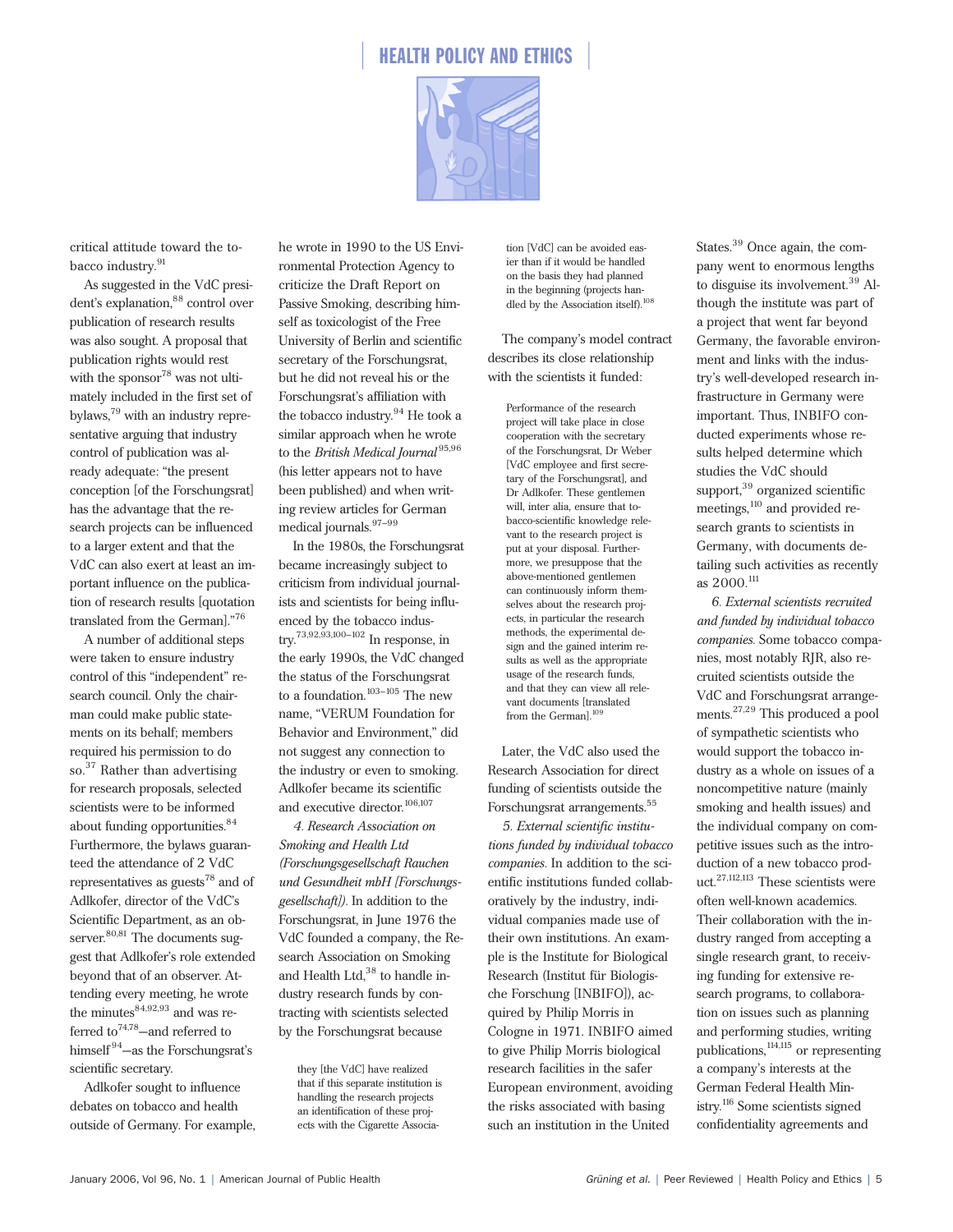

#### Box 2—The Example of Professor Fritz H. Kemper

In the late 1980s, Fritz H. Kemper, director of the Institute for Pharmacology and Toxicology at the University of Münster, acted as scientific advisor and consultant for RJR in connection with the introduction of a new tobacco product in Germany.<sup>113</sup> Internal industry documents provide evidence of the close relationship between Kemper and RJR.

In January 1988, Kemper attended a briefing in the United States to learn about the new product.<sup>113</sup> Afterwards, the RJR executive vice president wrote to Kemper, "Dear Fritz, It was a distinct pleasure having the opportunity to meet you and I enjoyed immensely our dinner session. It was especially encouraging, too, to hear your comments regarding our special project, and we appreciate very much the support you are giving us."<sup>112</sup> Kemper's services were covered by a consulting agreement, which included a confidentiality clause; it was signed by RJR and Kemper in 1988:

You agree to make yourself available as a consultant to RJR at the request of the Research and Development Department. . . During the term of this agreement, you shall refrain from any action or conduct which is inimical or opposed to the interest of RJR. . . Any information developed by, or disclosed to, you in connection with services performed hereunder whether oral, written or observed while on RJR premises shall be regarded as strictly confidential.<sup>117</sup>

A fee for Kemper of \$1200 per day was agreed upon. $117$  A 1988 RJR document shows that he received \$20000 that year.<sup>118</sup> A secret letter<sup>113</sup> from an RJR employee to Kemper gives an example of his tasks: "You have expressed your agreement to sign up [i.e., verify] the scientific documentation on the SPA-related research as a scientist who has been given access to the data and who has evaluated the whole program. You are in agreement that your name will be mentioned in that regard." The "SPA" project, which involved the development of a new tobacco product that heated tobacco instead of burning it, led to the development of Premier, a "safer cigarette" that RJR claimed was virtually without tar or adverse effects on health.

Kemper agreed to prepare a scientific paper "on the very fundamental pharmacological and other differences between nicotine on the one hand and addictive drugs on the other<sup>"113</sup> to support RJR's attempt to deny the addictive properties of nicotine. Kemper also acted as an information source for RJR. A document notes that he provided "a list of names of selected people in the German scientific community, which [*sic*] should be approached and made aware of the new development in the cigarette field by RJR."<sup>119</sup> Later, Kemper agreed to "handle key scientific briefings on . . . [RJR's] behalf."<sup>120</sup> Furthermore, Kemper took part in meetings between RJR and representatives of the Federal Health Ministry.<sup>116</sup>

In 1994, Kemper assisted with another RJR project. In a confidential letter to RJR Germany, he reported making contact with the Federal Health Ministry regarding the new product, and then suggested further strategies: "[M]y advice would be to contact the 'Koalition gegen das Rauchen' [Coalition Against Smoking], in which several high ranked institutions are combined. . . Moreover contacts to single persons with high scientific and/or political reputations should be looked for; here I shall be of assistance."<sup>121</sup>

received significant consulting fees directly from the tobacco company.117,118 An example is Fritz Kemper (see Box 2 on page xxxx).

Other documents refer to a consultancy and confidentiality agreement $122$  in 2001 mentioning Hans Marquardt, former head of the Department of Toxi-

cology at the University Hospital Eppendorf (Hamburg), whose contacts with Philip Morris date from 1983.<sup>123,124</sup> Available documents include an unsigned draft confidentiality agreement with Marquardt<sup>122</sup> regarding his membership on the "Scientific Advisory Board" of the "Philip Morris External Research Program."<sup>125</sup>

Another document, which reports on payments to this advisory board, lists \$13816 as being paid to Marquardt in 2001.<sup>126</sup> In 1997, both Kemper and Marquardt were appointed by the European Commission to its scientific committees,  $127,128$  and at least as recently as October 2004 they remained members

of the commission's reserve list of experts.<sup>129</sup>

Frank Colby, scientific director of RJR, sought to recruit high-level scientists in Germany for RJR's external research program.27,29,30,114,130,131 Between 1977 and 1979, RJR funded 9 projects involving 10 leading scientists.27,132–134 Funding for this part of RJR's research program was substantial: a total of \$750000 for the period 1977 to 1979 and a recommendation for approximately \$450000 per annum from 1980 to 1982.<sup>27</sup> The documents also indicate that Germany was RJR's most important research base outside the United States, with its contacts there much more advanced than elsewhere in Europe, although consideration was being given to extending the work elsewhere.<sup>27,29</sup>

Colby appears to have selected scientists according to a number of criteria: (1) whether their work was of interest to the industry, (2) whether their attitude was generally positive toward smoking, (3) whether the scientist had sufficient doubts about the harmful effects of smoking, (4) their age, and (5) whether they had contact with influential figures, particularly in the government or media or through membership in national or international scientific bodies.27,29,131,135 For example, Colby felt that contact with Helmut Schievelbein, then head of the Institute for Clinical Chemistry at the German Heart Center in Munich,<sup>136</sup> was probably worth maintaining because "he is frequently queried by the German Government, other scientists, and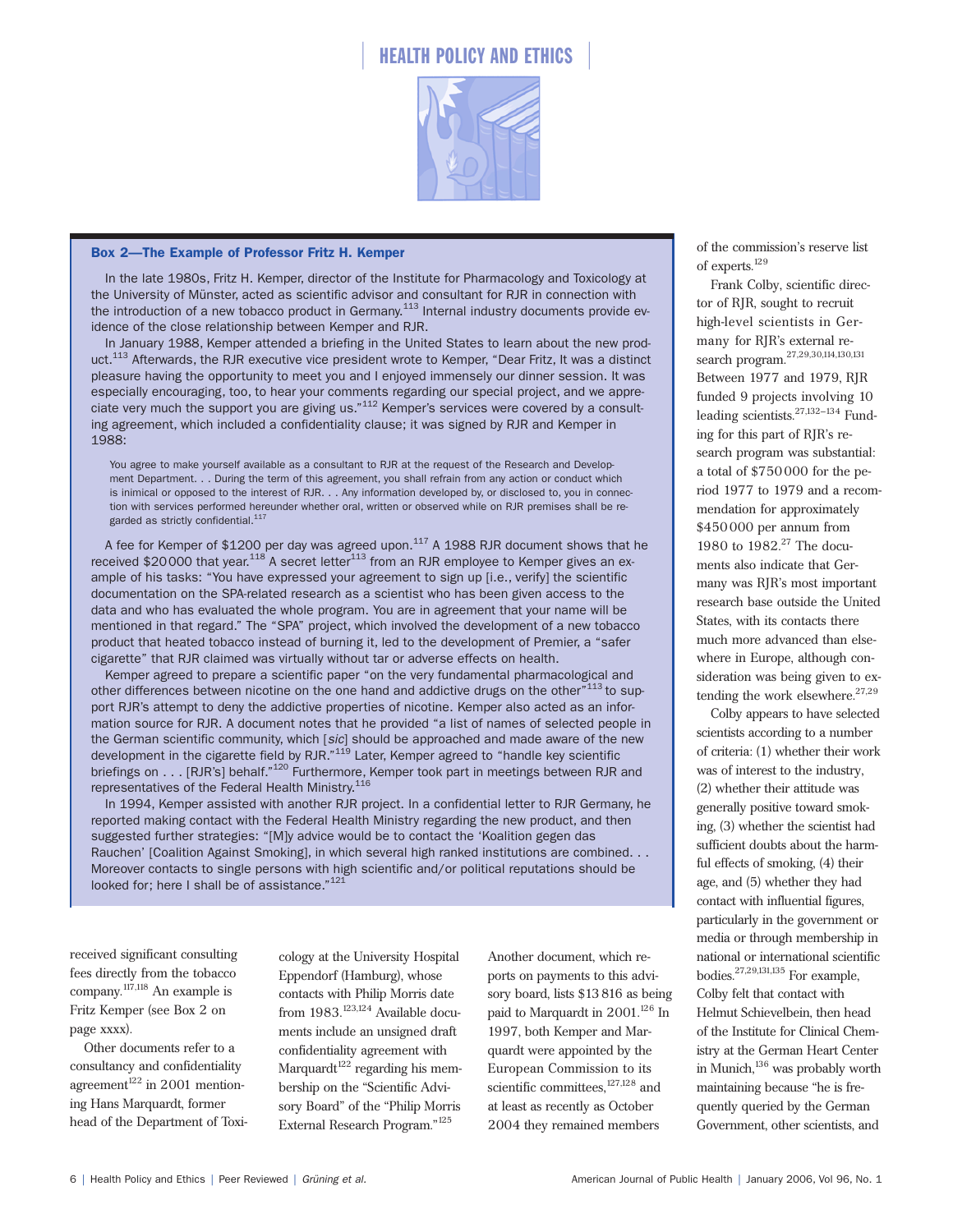



journalists regarding passive smoking."<sup>29</sup>

The key step in recruitment was to suggest that scientists submit a research proposal. While this was reasonably straightforward for sympathetic scientists,<sup>135</sup> Colby encouraged more skeptical ones to submit proposals that did not necessarily concern smoking, $30$  as in the case of a leading academic from Hamburg,  $137-142$  and reassured them of their academic independence.<sup>114</sup> In persuading one  $r$ esearcher<sup>114</sup> to submit a proposal,<sup>130</sup> Colby reported, "he was obviously sceptical regarding my motivation as a Tobacco Industry scientist. I made it very clear to him that once we agreed on a scientifically impeccable design of experiments and other project parameters, he, like other scientists which we are sponsoring, would have complete 'freedom' regarding the results and their publication."<sup>114</sup> This researcher, wellknown for his work in health promotion, was reassured on this point and eventually did submit a successful application in  $1981.<sup>143,144</sup>$ 

#### Methods of Distorting **Science**

The evidence presented thus far suggests that tobacco-related scientific output in Germany was heavily influenced by the tobacco industry.29,76,88,109,131,135 Additional documents outline how this influence worked in practice. Taken together, they allow identification of the following 5 methods for influencing scientific knowledge.

*Suppression.* Just as the VdC closed the German Industry Research Institute when its head published results unfavorable to the industry, $^{19}$  so it aimed to suppress the dissemination of unfavorable results. 115,145,146 Documents report how data on the co-carcinogenicity of nicotine was to be kept confidential.<sup>145</sup> They also reveal that the VdC would "*hide*" some of its tumor studies<sup>146</sup> and that Adlkofer, examining the effect of "sidestream smoke" (i.e., passive smoking) on animals*,* "*guaranteed the results of the study will not be published* [emphasis in original]."115 Conversely, the industry encouraged the publication of favorable findings.30

*Dilution.* The selective funding of research and the recruitment of scientists who had doubts about the adverse health effects of smoking, or whose previous work had found no links, led to the funding of research projects designed to find no association between smoking and disease.<sup>30,131</sup> This probably caused dilution of genuine studies, introducing severe bias into the evidence base, especially when meta-analyses were later undertaken.

*Distraction.* The industry selected and supported a large number of research projects that aimed to distract attention from smoking by investigating other potential causes of smokingrelated diseases<sup>131</sup>-so-called "confounder studies." Research focused, for example, on psychosomatic aspects of and familial and genetic links to tobaccorelated diseases. Studies asked whether chronic respiratory diseases and the desire to smoke

had a common psychogenic origin, such that "any alleged statistical associations between smoking and certain changes in respiratory parameters may (or may not) be coincidental rather than causal."27,131

*Concealment.* It seems that in order to increase the credibility and impact of the studies presented, whenever possible, favorable scientific results were presented and published by a "third party"—a scientist whose connection to the industry could be hidden,<sup>115</sup> with the industry's involvement often actively concealed.114,131 For example, a study showing changes in lung cancer patients that were independent of smoking habits was published without mentioning RJR's financial support.<sup>114,147</sup> A confidential Philip Morris document from 1983 states, "Franz Adlkofer and Dr [Gerhard] Scherer of the VdC have written an extensive article on passive smoking, which will be published under Schievelbein's name."<sup>115</sup> When a researcher $^{133,134}$  mentioned the RJR funding for his project in a publication, Colby wrote to him, "please remember that the contract indicates that we prefer that we be consulted regarding such mentioning before a paper is sent out to a journal or other publisher."148

*Manipulation.* Some articles and presentations were vetted by the industry before publication or presentation. A Philip Morris document reports, "The VdC has influenced Dr Schmähl and his group to speak out against a poor publication which is hurting the industry... The VdC is also influ-

encing publications which will be presented at the Fourth World Health Conference that deals with the cost to the economy because of smoking."146 Colby reported in 1980, "Prof [Wolfgang] Jacob had been invited to give the keynote address at the Anti-Smoking World Health Day in Germany. Although Prof JACOB believes. . . that cigarette smoking allegedly causes lung cancer. . . he expressed some scepticism regarding. . . [this] point of view in the draft of the speech which he sent to us prior to delivery. Some changes in this are described in the attached letter."114

### **DISCUSSION**

Tobacco document research is fraught with difficulties, most notably that of ensuring that searches identify all relevant documents, particularly given inconsistencies in indexing.<sup>149</sup> Although our search sought to be comprehensive, it is likely that because of problems with the coding and indexing of documents, particularly those in languages other than English, we have discovered only part of the total. This is particularly the case since the Internet documents cover only some of the companies operating in Germany, with British American Tobacco largely excluded.

The extent of industry influence over the scientific and medical establishment in Germany revealed in this essay is profound and, we suggest, greater than that documented in many other countries. The documents show, for example, that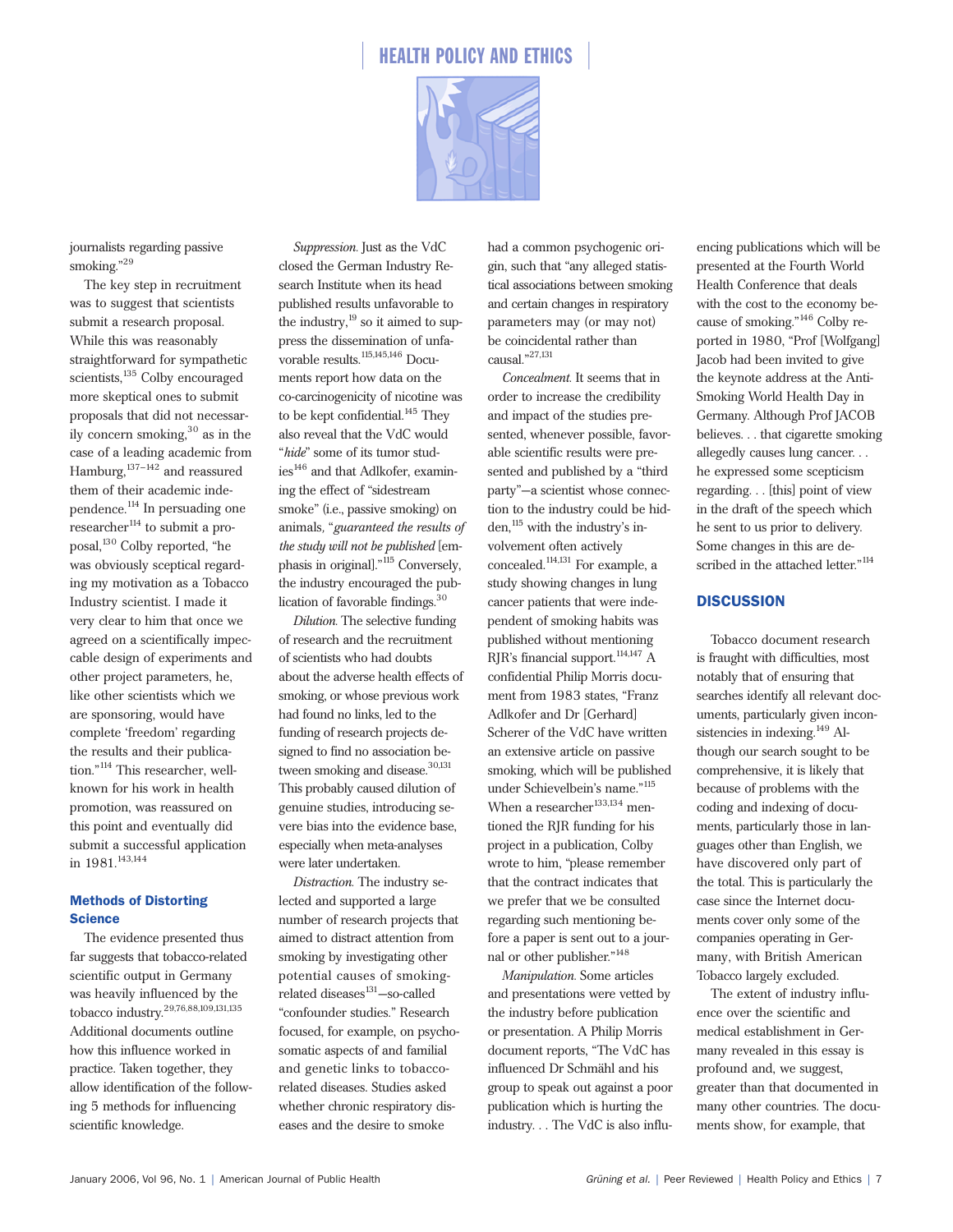



RJR had a far larger scientific network in Germany than elsewhere in Europe.<sup>27,29</sup> Industry influence, established in the 1950s,<sup>19</sup> has become deeply embedded over the years, extending through a large network of institutions and individuals, with documentary evidence that this continued until at least 2002.<sup>125</sup> The documents obtained identify about 60 scientists who received industry funding between 1975 and 1991 from the VdC or RJR alone.27,29,30,35,114,130,131,135 However, this number is likely to be only a fraction of those who accepted funding, either through these organizations or through the Forschungsrat, INBIFO, and other tobacco companies. Many were eminent scientists based in some of the leading German universities and with the potential to play a key role in policy development.

According to industry documents, for example, Schievelbein of the German Heart Center in Munich, who appears to have received funding from the  $VdC<sub>1</sub><sup>35</sup>$ was also separately approached by RJR because of his links with the German government and journalists.29,136 Wolfgang Jacob of the University Heidelberg was the German representative on the World Health Organization committee assigned to standardize cancer pathology; documents indicate that he was not only funded by  $RIR^{27,30,114}$  but had his World No Smoking Day keynote address changed by the industry.<sup>114,150</sup> Others who appear to have received funding from the VdC include Helgo Magnussen,<sup>35</sup> president of the

German Association of Pulmonology<sup>48</sup> until the end of 2004, and Karl Überla,<sup>35</sup> who was president of the then Federal Health Office (Bundesgesundheitsamt).<sup>19</sup> Moreover, leading German academics paid as tobacco industry consultants continue as official advisers to the European Commission.<sup>127–129</sup> The sums of money involved were also substantial; for example, over \$9.0 million was allocated by VdC between 1977 and  $1991<sup>35</sup>$  over \$18.1 million by Forschungsrat between 1975 and 1990,<sup>79,83,73,82</sup> and approximately \$450000 per annum made available by RJR in the early  $1980s.<sup>27</sup>$ 

The sheer number of scientists collaborating with the tobacco industry and, in some cases, the intensity of their involvement are remarkable. While there were many scientists who received only small amounts of funds, many others became deeply involved with the tobacco industry, which begs the question of how this was achieved.

There appear to be a number of reasons. First, it is apparent that some scientists (especially those whose links to the industry were in the 1970s or perhaps even the 1980s) did not realize the implications of accepting this funding, or that they would be working within a system so tightly controlled by an industry that was assuring them—often falsely—that they would have full independence. This is illustrated by the letter of a scientist who did not receive a reply from the industry to his research proposal. Years later, he wrote to Adlkofer, "Retrospectively, I am even grate-

ful to you, that you never came back to me. . . since through this I did not load my conscience. . . with the burden of accepting research funding that I would regret today [translated from the German]."151 Second, not only in Germany, but internationally, it was far more acceptable in the 1960s and 1970s to accept tobacco industry funding.<sup>152</sup> However, although the scientific community elsewhere has now rejected tobacco industry funding and sought to mitigate its influence on science, Germany so far appears to have failed to do so.

Third, there is no agreed ethical code in Germany to guide scientists in their relationship to the tobacco industry.<sup>8</sup> Elsewhere, criticism of those receiving tobacco industry funds has become more vociferous.<sup>23,153,154</sup> Although internationally many universities continue to receive industry funds,<sup>155,156</sup> a growing number of institutions are prohibiting this practice,  $156,157$  and funding agencies are refusing to give financial support to researchers or institutions that receive industry funding.<sup>156,157</sup> In the United Kingdom, a goodpractice protocol has just been signed and a code of practice on tobacco industry funding to universities has been released.<sup>158,159</sup>

Finding the scientific truth was not the aim of the tobacco industry. Instead, it sought to manipulate and distort the evidence. The documents suggest it achieved this through the selective recruitment and funding of scientists and projects likely to produce favorable results, the suppression of unfavorable findings, the promotion of favorable findings, and the promulgation of alternative explanations for diseases associated with tobacco use. Importantly, major and often complex efforts were made to hide industry links at each stage of the process—from recruitment to publication. However, when RJR directly approached researchers, it attempted to reassure them of their "complete 'freedom' regarding the results and their publication,"<sup>114</sup> something that other documents suggest was far from likely.

The evidence presented in this essay suggests that the industry introduced serious bias into published research that probably influenced scientific consensus and public opinion in Germany. This is likely to have increased the social acceptability of smoking, influenced the policy context, and undermined efforts to control tobacco use, just as the industry desired. Our findings suggest that the influence of the tobacco industry on science and scientists in Germany may be an important factor in explaining the opposition of Germany's health policymakers to stricter tobacco regulation.

Thus, in surveys of German public opinion conducted within the European Union, the level of support for a ban on smoking in public places, a policy now being enacted in other European countries, is among the lowest. $160$ Within the European Union, Germany's smoking rates among men are exceeded only by those of Greece and some of the central and eastern European countries that joined the European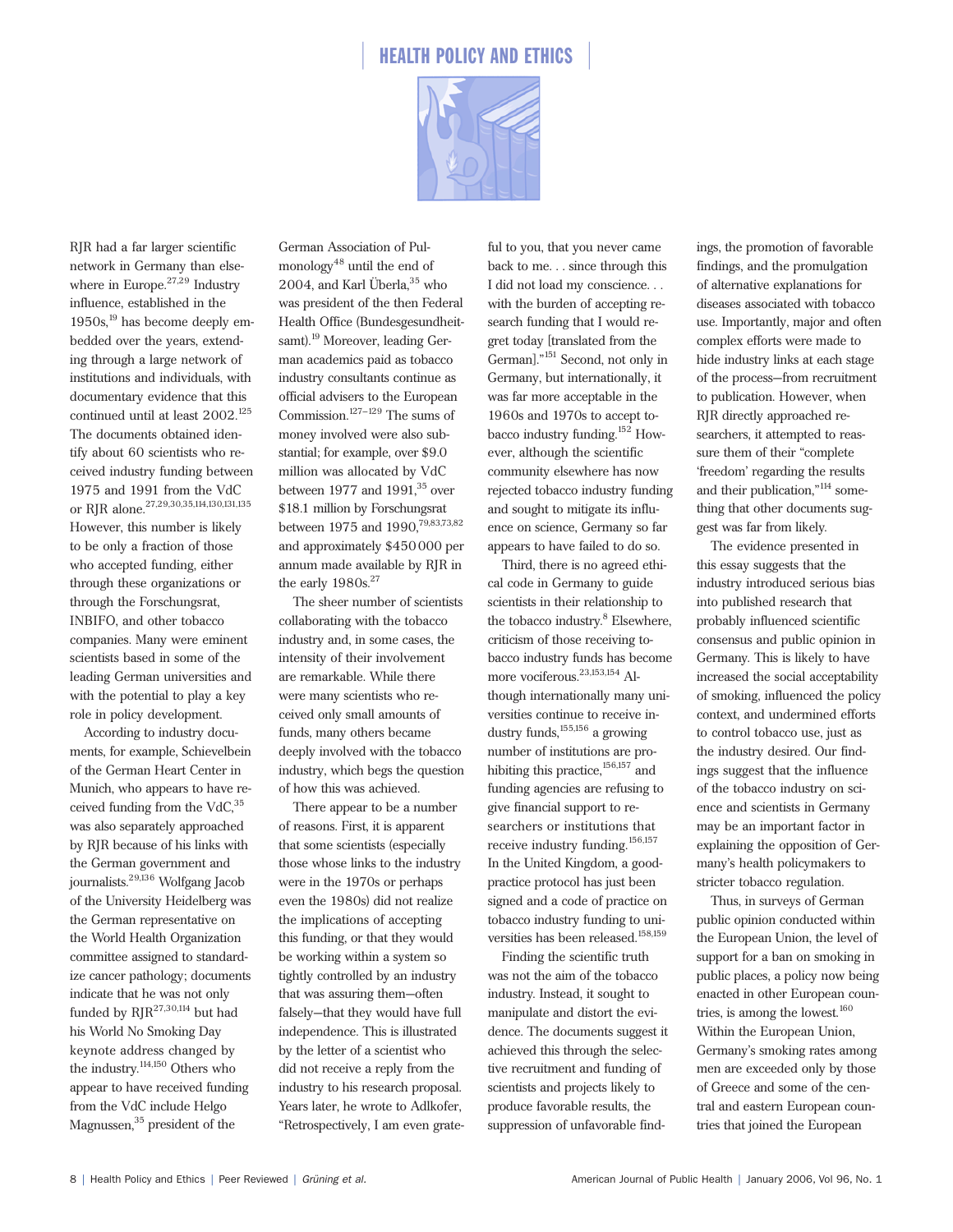

Union in 2004, while it has the highest smoking rates among women.<sup>161</sup> Germany's ability to block action within the European Union, as well as the need for a common European position in global discussions and the role of German advisors on international committees, means that its decisions have an impact far beyond Germany's borders.

The issue of publication is more complex. Although some journals now refuse to take tobacco industry–funded research, others believe this is too great a step and that disclosure of interests is a better approach.  $^{21,22,156}\,$ Both approaches, but particularly the latter, are compromised by evidence that the industry often insists that its funding be hidden<sup>114,147,148</sup> or concealed behind a third, supposedly independent party such as the Forschungsrat or its recent metamorphosis, VERUM.

Our findings suggest that a number of important steps must be taken if the scientific and policy environment in Germany is to change. Organizations such as the Forschungsrat and VERUM must be added to the growing list of known industry front groups so that editors and peer reviewers are aware of the true source of funding. Universities and academics in Germany should be encouraged to review their approach to tobacco industry funding and adopt a code similar to that just produced in the United Kingdom.158 German funding bodies should consider refusing to cofund those also receiving tobacco industry funds. Many of the German scientists involved with the to-

bacco industry have a medical background and are therefore members of a medical chamber (Ärztekammer). The Federal Medical Chamber (Bundesärztekammer) has taken a position against smoking on several occasions and could be encouraged to include a policy on tobacco industry support in its Professional Code of Practice (Berufsordnung).162 Both German and international academic journals should review their policies on accepting tobacco-funded research and the need for disclosure statements.

Finally, our findings suggest that when "scientific experts" are being selected or relied upon for advising official bodies on tobacco-related issues, a cautious approach and a more exacting conflict of interest policy is needed in Germany.

#### About the Authors

*At the time of the study, Thilo Grüning was with the Department of Anaesthesia and Intensive Care, Royal Free Hospital, Royal Free Hampstead NHS Trust, London, England. Anna B. Gilmore and Martin McKee are with the European Centre on Health of Societies in Transition, London School of Hygiene and Tropical Medicine, London.*

*Requests for reprints should be sent to Thilo Grüning, MD, MSc, DEAA, c/o European Centre on Health of Societies in Transition, London School of Hygiene and Tropical Medicine, Keppel Street, London WC1E 7HT, England (e-mail: t@gzzz. freeserve.co.uk).*

*This article was accepted April 15, 2005.*

#### **Contributors**

T. Grüning and A.B. Gilmore developed the idea for this study. T. Grüning performed the document searches, analyzed the evidence found, and wrote the first draft. All authors contributed to data interpretation and to the preparation and writing of the article, and they saw and approved the final version.

#### **Acknowledgments**

This work was funded in part by the National Cancer Institute, US National Institutes of Health (grant R01 CA91021). A.B. Gilmore has also received funding from the Wellcome Trust, Cancer Research UK, and Health Canada for tobacco document–related work. T. Grüning received reimbursement of travel expenses from the Deutsche Krebsforschungszentrum Heidelberg (German Cancer Research Center).

This work was presented in part at the First German Conference on Tobacco Control in Heidelberg, December 11, 2003, and at the seminar "Tobacco and Ethics" at the European Parliament in Brussels, February 26, 2004.

We thank Ellen Nolte, Jeff Collin, Pascal Diethelm, and Martina Pötschke-Langer for valuable ideas, discussions, and comments on an earlier draft of this essay. We are also grateful for discussions with and information from an expert in Germany who wishes to remain anonymous because of fear of professional reprisals.

Insert

#### References

1. Peto R, Lopez AD, Boreham J, Thun M. Mortality from smoking in developed countries 1950–2000. 2nd ed. Data updated July 15, 2003. Available at: http://www.ctsu.ox.ac.uk/~tobacco. Accessed August 14, 2003.

2. Deutsches Krebsforschungszentrum, eds. Gesundheit fördern—Tabakkonsum verringern: Handlungsempfehlungen für eine wirksame Tabakkontrollpolitik in Deutschland. Heidelberg, Germany: Deutsches Krebsforschungszentrum; 2002.

3. Welte R, König H-H, Leidl R. The costs of health damage and productivity losses attributable to cigarette smoking in Germany. *Eur J Public Health.* 2000; 10:31–38.

4. Gilmore A, McKee M. Tobacco control policy: the European dimension. *Clin Med.* 2002;2:335–342.

5. Neuman M, Bitton A, Glantz S. Tobacco industry strategies for influencing European Community tobacco advertising legislation. *Lancet.* 2002;359: 1323–1330.

6. Watson R. Legality of European

ban on tobacco advertising questioned. *BMJ.* 2000;320:1691.

7. Watson R. EU parliament votes for total ban on tobacco advertising. *BMJ.* 2002;325:1260.

8. Poetschke-Langer M, Schunk S. Germany: tobacco industry paradise. *Tob Control.* 2001;10:300–303.

9. Gilmore A, McKee M. Tobaccocontrol policy in the European Union. In: Feldman E, Bayer R, eds. *Unfiltered: Conflicts Over Tobacco Policy and Public Health.* Cambridge, Mass: Harvard University Press; 2004:219–254.

10. European Union: vote on controls. *Tob J Int.* 2000;4:4.

11. PricewaterhouseCoopers. *The Tobacco Industry. Germany: An Economic Analysis.* Canberra, Australia: PricewaterhouseCoopers; 2000.

12. MacKenzie R, Collin J, Lee K. *The Tobacco Industry Documents: An Introductory Handbook and Resource Guide for Researchers.* London, England: London School of Hygiene & Tropical Medicine; 2003. Available at: http://www. lshtm.ac.uk/cgch/tobacco/Handbook% 2008.07.03.pdf. Accessed October 31, 2003.

13. Balbach ED, Gasior RJ, Barbeau EM. Tobacco industry documents: comparing the Minnesota Depository and Internet access. *Tob Control.* 2002;11: 68–72.

14. Glantz SA, Slade J, Bero LA, Hanauer P, Barnes DE, eds. *The Cigarette Papers.* Berkeley: University of California Press; 1996. Available at: http:// ark.cdlib.org/ark:/13030/ft8489p25j. Accessed July 6, 2004.

15. Bero L, Barnes DE, Hanauer P, Slade J, Glantz SA. Lawyer control of the tobacco industry's external research program. The Brown and Williamson documents. *JAMA.* 1995;274:241–247.

16. Drope J, Chapman S. Tobacco industry efforts at discrediting scientific knowledge of environmental tobacco smoke: a review of internal industry documents. *J Epidemiol Community Health.* 2001;55:588–594.

17. Barnes DE, Bero LA. Industryfunded research and conflict if interest: an analysis of research sponsored by the tobacco industry through the Center for Indoor Air Research. *J Health Polit Policy Law.* 1996;21:515–542.

18. Bero LA, Galbraith A, Rennie D. Sponsored symposia on environmental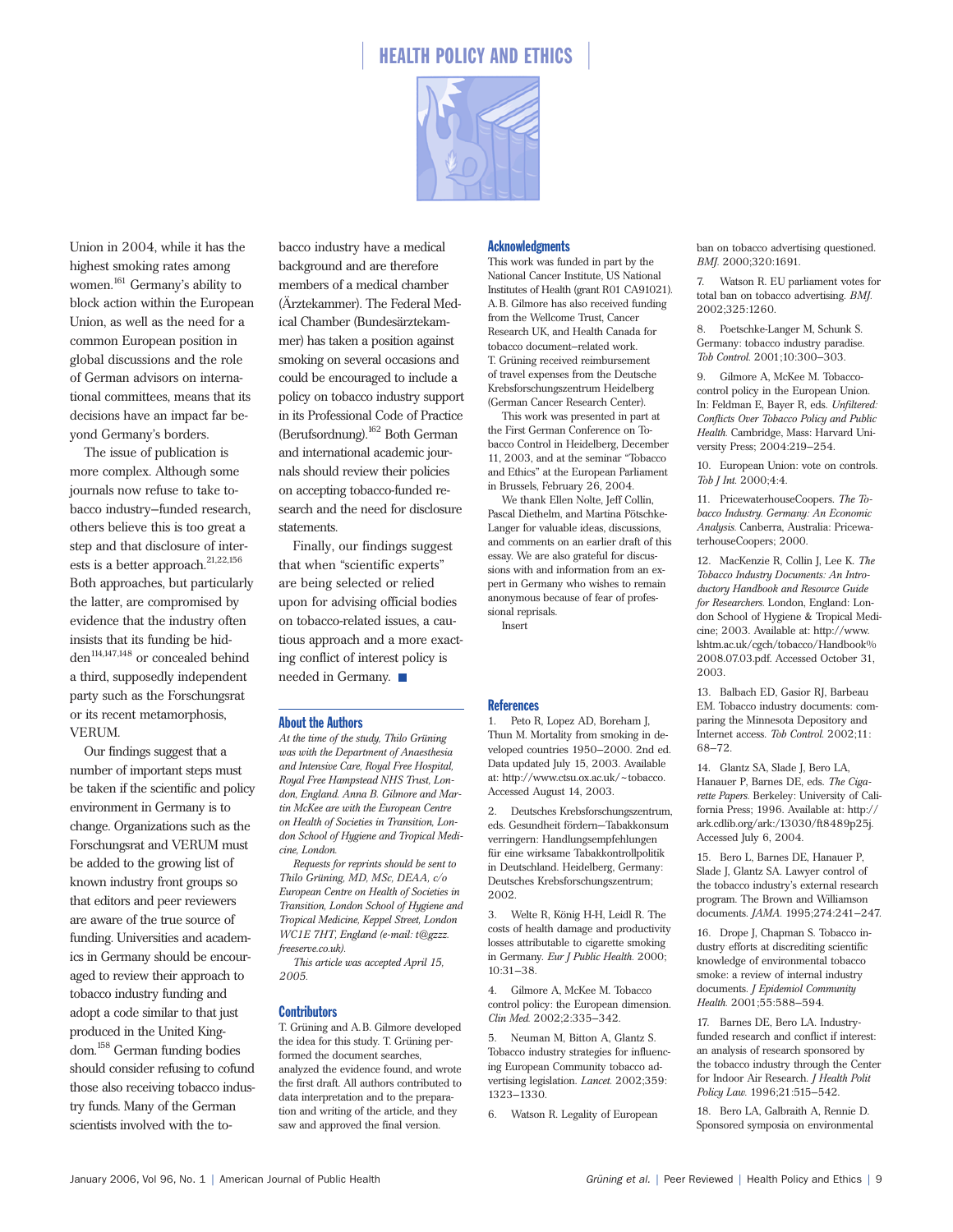



tobacco smoke. *JAMA.* 1994;271: 612–617.

19. Hirschhorn N. Shameful science: four decades of German tobacco industry's hidden research on smoking and health. *Tob Control.* 2000;9:242–247. 20. Vaidya JS, Critchley J, Hackshaw A,

et al. Passive smoking. Letters and comments. *BMJ.* 2003;327:501–505.

21. King J. Why journals should not publish articles funded by the tobacco industry. For. *BMJ.* 2000;321: 1074–1075.

22. Yamey G. Why journals should not publish articles funded by the tobacco industry. Against. *BMJ.* 2000;321: 1075–1076.

23. Chapman S, Shatenstein S. The ethics of the cash register: taking tobacco research dollars [editorial]. *Tob Control.* 2001;10:1–2.

24. Francey N, Chapman S. "Operation Berkshire": the international tobacco companies' conspiracy. *BMJ.* 2000;321: 371–374.

25. Industry Research Strategy. Report. February 22, 1984. Philip Morris**.** Bates no. 2021649384. Available at: http:// legacy.library.ucsf.edu/tid/voz58e00. Accessed August 15, 2003.

26. Extramural Research. Report. 1984. Philip Morris. Bates no. 12021649381. Available at: http://legacy.library.ucsf. edu/tid/zoz58e00. Accessed August 15, 2003.

27. Colby FG. RJRTI funding of smoking and health research in Germany and elsewhere. Report. September 5, 1979. RJ Reynolds. Bates no. 1500877363/ 7377. Available at: http://legacy.library. ucsf.edu/tid/oaa69d00. Accessed August 16, 2003.

28. Senkus M. Summary for 1978 of research supported by RJRT outside the company. Letter to Hobbs D. July 21, 1978. RJ Reynolds. Bates no. 1500818555/8566. Available at: http:// legacy.library.ucsf.edu/tid/lff69d00. Accessed August 16, 2003.

29. Colby FG. Report on European trip, September–October 1974. January 03, 1975. RJ Reynolds. Bates no. 1500296158/6187. Available at: http:// legacy.library.ucsf.edu/tid/nff20d00. Accessed August 16, 2003.

30. Colby FG. Chronological trip report. 29/07/1977. RJ Reynolds. Bates no. 1500949230/9247. Available at: http://legacy.library.ucsf.edu/tid/ osn59d00. Accessed August 16, 2003. 31. Hoel DK. Trip to Europe. Report. May 10, 1976. Philip Morris. Bates no. 12024977219/7238. Available at: http://legacy.library.ucsf.edu/tid/ exu32d00. Accessed August 16, 2003.

32. Colby FG. Smoking and health research projects in Germany. Report. September 26, 1980. RJ Reynolds. Bates no. 1504821183/1191. Available at: http://legacy.library.ucsf.edu/tid/ lq013a00. Accessed August 16, 2003.

33. Satzung des Verbandes der Cigarettenindustrie (VdC) e.V., beschlossen auf der Mitgliederversammlung vom 29. Juli 1954. Report. 1956. Philip Morris. Bates no. 1000115062/5071. Available at: http://legacy.library.ucsf. edu/tid/gjr97e00. Accessed October 30, 2003.

34. Müller L. Verband der Cigarettenindustrie, CORESTA, c.e.C.C.M. A brief overview of their organizational structures and their scientific activities and a few comments on RJR's involvement. Report. September 10, 1992. RJ Reynolds. Bates no. 1508304351/ 4371. Available at: http://legacy.library. ucsf.edu/tid/qfw93d00. Accessed October 30, 2003.

35. Forschungsvorhaben des VdC. Report. November 21, 1991. Philip Morris. Bates no. 12023052349/2459. Available at: http://legacy.library.ucsf.edu/tid/ anj48e00. Accessed July 5, 2004.

36. Fink W, FTR Research and Development. Interoffice correspondence. Minutes of the VdC Science and Industry Policy Committee (WPA) meeting held in Hamburg on Dec. 3, 1986. January 19, 1987. Philip Morris. Bates no. 12050804957/4960. Available at: http://legacy.library.ucsf.edu/tid/ gum16e00. Accessed July 6, 2004.

37. Brückner, VdC. An die Geschäftsleitungen der Mitgliedsfirmen, betrifft: Gründung eines 'Forschungsrates Rauchen und Gesundheit.' Letter. November 05, 1975. Philip Morris. Bates no. 1000136529/6531. Available at: http://legacy.library.ucsf.edu/tid/ zrr64e00. Accessed July 5, 2004.

38. Dembach W, Haus Neuerburg GmbH. Forschungsgesellschaft Rauchen und Gesundheit mbH. Letter, legal document. June 29, 1976. RJ Reynolds. Bates no. 1500924372/4378. Available at: http://legacy.library.ucsf.edu/ tid/snq59d00. Accessed July 5, 2004.

39. Diethelm PA, Rielle J-C, McKee M. The whole truth and nothing but the truth? The research that Philip Morris

did not want you to see. *Lancet.* Published online November 11, 2004. Available at: http://www.thelancet.com. Accessed December 2, 2004.

40. Adlkofer F, VdC. An die Mitglieder des Tabakforschungsausschusses. Letter. June 11, 1980. Philip Morris. Bates no. 1000136179/6180. Available at: http:// legacy.library.ucsf.edu/tid/bse08e00. Accessed July 5, 2004.

41. VdC Research Projects. Report. April 1987. Philip Morris. Bates no. 12024965480/5566. Available at: http://legacy.library.ucsf.edu/tid/ slk24e00. Accessed July 6, 2004.

42. Fabriques de Tabac Reunies SA. 1992 funding (DM) and summary of research projects. Report. 1992. Philip Morris. Bates no. 12023228727/8731. Available at: http://legacy.library.ucsf. edu/tid/qrn87e00. Accessed July 6, 2004.

43. Von Troschke J, Albert-Ludwig-Universität. Letter to Adlkofer. June 10, 1989. Philip Morris. Bates no. 12028527186. Available at: http:// legacy.library.ucsf.edu/tid/qky14e00. Accessed September 22, 2004.

44. Von Troschke J, Kaufmann P. Rauchverhalten alter Männer. *Präven*tion. 1989;12:43-46.

45. Riemann K, von Troschke J. Soziale Erwünschtheit in Befragungen zum Rauchen. *Prävention.* 1989;12: 54–59.

46. Fink W, Fabriques de Tabac Reunies SA. Minutes of the VdC—WPA meeting held at PMG/Munich on August 21, 1991. Minutes. November 05, 1991. Philip Morris. Bates no. 12028532951/ 2953. Available at: http://legacy.library. ucsf.edu/tid/bqr56e00. Accessed October 30, 2003.

47. Stuhl O. Monthly progress report. March 1984. Report. April 02, 1984. RJ Reynolds. Bates no. 1503248571/ 8576. Available at: http://legacy.library. ucsf.edu/tid/xlc68d00. Accessed October 30, 2003.

48. Deutsche Gesellschaft für Pneumologie. Web site. Available at: http:// www.pneumologie.de. Accessed July 7, 2004.

49. Andrade AJ. German research. Memorandum. September 3, 1999. Philip Morris. Bates no. 12023222600/ 2604. Available at: http://legacy.library. ucsf.edu/tid/ayn87e00. Accessed July 6, 2004.

50. Fink W, Fabriques de Tabac Re-

unies SA. Minutes of the VdC Science and Industry Policy Committee (WPA) meeting held in Hamburg on March 30, 1990. Minutes. May 30, 1990. Philip Morris. Bates no. 12028527891/7893. Available at: http://legacy.library.ucsf. edu/tid/dvq56e00. Accessed October 30, 2003.

51. Beecken U. Prof Magnussen. Report. February 10, 1992. Philip Morris. Bates no. 12501188682B/8684. Available at: http://legacy.library.ucsf.edu/ tid/thf32d00. Accessed September 22, 2004.

52. Magnussen H, Krankenhaus Grosshansdorf. Antrag auf Gewährung einer Sachbeihilfe bei dem Deutschen Verband der Zigarettenindustrie— Fortsetzungsantrag. Covering letter for research proposal**.** January 25, 1990. Philip Morris. Bates no. 2028531643/ 1667. Available at: http://legacy.library. ucsf.edu/tid/myx14e00. Accessed September 22, 2004.

53. Fink W, Fabriques de Tabac Reunies SA. Minutes of the VdC Science and Industry Policy Committee (WPA) meeting held in Hamburg on January 12/13, 1989. Minutes. March 14, 1989. Philip Morris. Bates no. 12023536531/ 6533. Available at: http://legacy.library. ucsf.edu/tid/fb034e00. Accessed October 30, 2003.

54. Fink W, Fabriques de Tabac Reunies SA. Minutes of the VdC Science and Industry Policy Committee (WPA) meeting held in Hamburg on February 22, 1990. Minutes. May 10, 1990. Philip Morris. Bates no. 12028527894/ 7895. Available at: http://legacy.library. ucsf.edu/tid/bvq56e00. Accessed October 30, 2003.

55. Magnussen H, Lehnick B, Oldigs M, Jörrens R. Effects of acute passive smoking on exercise-induced bronchoconstriction in asthmatic children. *J Appl Physiol.* 1993;75:553–558.

56. Radon K, Büsching K, Heinrich J, Wichmann H-E, Jörres RA, Magnussen H. Passive smoking exposure: a risk factor for chronic bronchitis and asthma in adults? *Chest.* 2002;122:1086–1090.

57. Müller L. VdC research with human subjects: ethical implications. Letter. October 01, 1992. RJ Reynolds. Bates no. 1508478285/8286. Available at: http://legacy.library.ucsf.edu/ tid/xkq44a00. Accessed July 6, 2004.

58. Brückner E, VdC. Pressemeldung über Untersuchungen von Prof, Magnussen. Letter. September 14, 1992.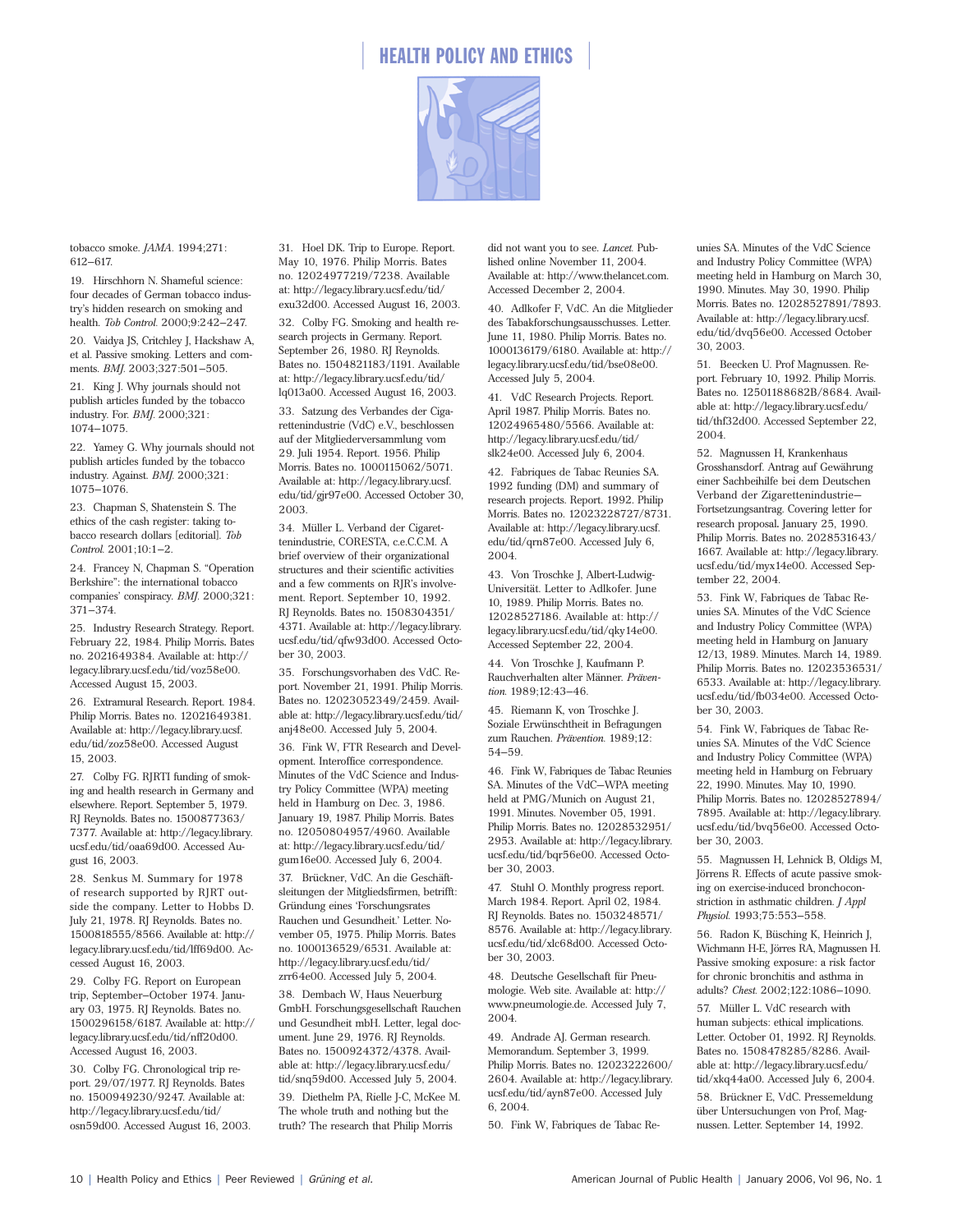

Philip Morris. Bates no. 12028528154. Available at: http://legacy.library.ucsf. edu/tid/otq56e00. Accessed September 22, 2004.

59. Adlkofer F, VdC. Letter regarding research project submitted by Professor Überla. June 2, 1982. RJ Reynolds. Bates no. 1502668521/8521. Available at: http://legacy.library.ucsf.edu/ tid/jgm78d00. Accessed September 15, 2004.

60. Überla K. Projektvorschlag: Studienprogramm Passiv-Rauchen und Lungenkrebs—Entwicklungsphase. Report. May 21, 1982. Philip Morris. Bates no. 12505437459/7472. Available at: http://legacy.library.ucsf.edu/tid/ kh115c00. Accessed September 15, 2004.

61. Fink W, Fabriques de Tabac Reunies SA. VdC Scientific Committee meeting Hamburg, January 11, 1982. Meeting notes. Memorandum. March 30, 1982. Philip Morris. Bates no. 11000118081/8085. Available at: http://legacy.library.ucsf.edu/tid/ mes97e00. Accessed October 29, 2003.

62. Stuhl O. Meeting of the Scientific Committee (TFA) of the VdC in Hamburg, September 3, 1982. Meeting notes. September 10, 1982. RJ Reynolds. Bates no. 1501014852/4855. Available at: http://legacy.library.ucsf. edu/tid/mth59d00. Accessed October 29, 2003.

63. Meeting on passive smoking research held at the Verband der Cigarettenindustrie, Hamburg on Thursday, 9th December 1982. Minutes. December 9, 1982. Philip Morris. Bates no. 12501324429/4437. Available at: http://legacy.library.ucsf.edu/tid/ zed29e00. Accessed July 6, 2004.

64. Johnson LC, Letzel H, Überla K; Gesellschaft für Informationsverarbeitung und Statistik in der Medizin e.V. (GIS). Projektvorschlag: Der Einfluß von Experimentell erzeugterm Bias auf die Wahrnehmung und Erinnerung von Passivrauchen. Research proposal. January 17, 1986. Philip Morris. Bates no. 12001227868/7899. Available at: http://legacy.library.ucsf.edu/tid/ otw34e00. Accessed September 15, 2004.

65. Fink W, Fabriques de Tabac Reunies SA. Minutes of the VdC Science and Industry Policy Committee (WPA) meeting held in Hamburg on January 11, 1990. Minutes. February 8, 1990.

Philip Morris. Bates no. 12028526870/ 6873. Available at: http://legacy.library. ucsf.edu/tid/hnq56e00. Accessed July 6, 2004.

66. Johnson LC, Letzel H, Überla K; Gesellschaft für Informationsverarbeitung und Statistik in der Medizin e.V. (GIS). Forschungsthema: Der Einfluß von Experimentell erzeugterm Bias auf die Wahrnehmung und Erinnerung von Passivrauchen. Report. January 22, 1986. Philip Morris. Bates no. 12050805492/ 5494. Available at: http://legacy.library. ucsf.edu/tid/knt23e00. Accessed September 15, 2004.

67. Research projects currently funded by the VdC. Report. June 1991. Philip Morris. Bates no. 12501188606/8608. Available at: http://legacy.library.ucsf.edu/ tid/xmu39e00. Accessed July 6, 2004.

68. Reif H. Meeting of the WPA on the 14th January 1993. Minutes. February 8, 1993. Philip Morris. Bates no. 12501004022/4024. Available at: http://legacy.library.ucsf.edu/tid/ dau22e00. Accessed July 6, 2004.

69. Shook, Hardy & Bacon. Philip Morris ETS billing categories reflecting legal strategies for ETS issues. Report. December 1990. Bates no. 12023590213/ 0299. Available at: http://legacy.library. ucsf.edu/tid/ez112a00. Accessed October 30, 2003.

70. Überla K, Institut für Medizinische Informationsverarbeitung, Biometrie und Epidemiologie, Ludwig-Maximilians-Universität. ETS comments. Letter to Indoor Air Division, EPA, Washington. September 25, 1990. Lorillard. Bates no. 187666436. Available at: http:// legacy.library.ucsf.edu/tid/vkr21e00. Accessed September 15, 2004.

71. Weber KH. Informations- und Gedankenaustausch mit Prof Schmähl über den "Forschungsrat Rauchen und Gesundheit." Report. December 16, 1975. RJ Reynolds. Bates no. 1500925004/ 5012. Available at: http://legacy.library. ucsf.edu/tid/odq59d00. Accessed July 5, 2004.

72. Forschungsrat Rauchen und Gesundheit. List of members. 1975. Philip Morris. Bates no. 11000206985/ 6986. Available at: http://legacy.library. ucsf.edu/tid/knc84e00. Accessed July 5, 2004.

73. Der Forschungsrat Rauchen und Gesundheit—eine Funktionsanalyse. Report. 1980. Philip Morris. Bates no. 12028529110/9114. Available at:

http://legacy.library.ucsf.edu/tid/ gbr56e00. Accessed July 5, 2004.

74. Mitglieder des 4. Forschungsrates Rauchen und Gesundheit. List. Undated. Philip Morris. Bates no. 12028525593. Available at: http://legacy.library.ucsf. edu/tid/oiq56e00. Accessed July 5, 2004.

75. Fields N, Chapman S. Chasing Ernst L Wynder: 40 years of Philip Morris' efforts to influence a leading scientist. *J Epidemiol Community Health.* 2003;57:571–578.

76. Brückner. Niederschrift über die Sitzung am 31.5.1976 in Sachen "Forschungsrat Rauchen und Gesundheit." Minutes. May 2, 1976. RJ Reynolds. Bates no. 1500295878/5885. Available at: http://legacy.library.ucsf. edu/tid/tvc89d00. Accessed July 5, 2004.

77. Häusermann M, Philip Morris. German Research Council on Smoking and Health. Report. December 16, 1975. Philip Morris. Bates no. 11000206972/ 6975. Available at: http://legacy.library. ucsf.edu/tid/nnc84e00. Accessed July 6, 2004.

78. Draft bylaws of the Forschungsrat Rauchen und Gesundheit. 1975. Philip Morris. Bates no. 11003717840/7845. Available at: http://legacy.library.ucsf. edu/tid/dvz97e00. Accessed July 5, 2004.

79. Forschungsrat Rauchen und Gesundheit, Verband der Cigarettenindustrie. Statut des "Forschungsrat Rauchen und Gesundheit." December 12, 1975. Philip Morris. Bates no. 12028529115/9117. Available at: http://legacy.library.ucsf.edu/tid/ idy14e00. Accessed July 5, 2004.

80. Forschungsrat Rauchen und Gesundheit. Statut des "Forschungsrat Rauchen und Gesundheit." February 1, 1980. Philip Morris. Bates no. 12028529118/9120. Available at: http://legacy.library.ucsf.edu/tid/ jdy14e00. Accessed July 5, 2004.

81. Forschungsrat Rauchen und Gesundheit. Statut des "Forschungsrat Rauchen und Gesundheit." December 2, 1983. Philip Morris. Bates no. 12028529107/9109. Available at: http://legacy.library.ucsf.edu/tid/ fbr56e00. Accessed July 5, 2004.

82. Forschungsrat Rauchen und Gesundheit. Statut des "Forschungsrat Rauchen und Gesundheit." September 25, 1987. Philip Morris. Bates no. 12028529096/9099. Available at:

http://legacy.library.ucsf.edu/tid/ lbr56e00. Accessed July 5, 2004.

83. Schmähl D, Deutsches Krebsforschungszentrum Heidelberg. Forschungsrat Rauchen und Gesundheit konstituiert. Memorandum. December 12, 1975. RJ Reynolds. Bates no. 1500295856. Available at: http:// legacy.library.ucsf.edu/tid/mvc89d00. Accessed July 5, 2004.

84. Adlkofer F. Forschungsrat Rauchen und Gesundheit—Sitzung am 1. Februar 1980 in Hamburg. Minutes. March 11, 1980. Philip Morris. Bates no. 11000122231/2237. Available at: http://legacy.library.ucsf.edu/tid/ ejs64e00. Accessed July 5, 2004.

85. Weber KH, Forschungsrat Rauchen und Gesundheit. Befürwortete Forschungsanträge aus der Sitzung am 14.2.1976, Kurzfassung und Beurteilung für 30 Forschungsvorhaben. Report. March 11, 1976. Philip Morris. Bates no. 11000123005/3057. Available at: http://legacy.library.ucsf.edu/tid/ oks64e00. Accessed July 5, 2004.

86. Brückner, VdC. An die Herren Mitglieder des Vorstandes sowie die Geschäftsleitungen. Betr.: Forschungsrat Rauchen und Gesundheit. Letter. May 31, 1977. RJ Reynolds. Bates no. 1500924705/4706. Available at: http://legacy.library.ucsf.edu/tid/ bdq59d00. Accessed July 5, 2004.

87. Bühler H, Dembach D, Haus Neuerburg GmbH. Forschungsprojekte des Forschungsrates Rauchen und Gesundheit. Letter to VdC. April 21, 1976. RJ Reynolds. Bates no. 1500295825/ 5840. Available at: http://legacy.library. ucsf.edu/tid/ivc89d00. Accessed July 5, 2004.

88. von Specht D, BAT. Letter to Pepples E, Brown & Williamson. Your letter of 13th April 1976, and the memorandum summarizing the views of the US Industry with respect to the Research Programme proposed by the Forschungsrat Rauchen und Gesundheit. Letter. April 22, 1976. RJ Reynolds. Bates no. 1500295802/5804. Available at: http://legacy.library.ucsf.edu/ tid/fvc89d00. Accessed July 6, 2004.

89. Brückner, VdC. An die Herren Mitglieder des Vorstandes sowie die Geschäftsleitungen. Betr.: Forschungsrat Rauchen und Gesundheit. Letter. January 27, 1977. RJ Reynolds. Bates no. 1500924757/4758. Available at: http://legacy.library.ucsf.edu/tid/ gdq59d00. Accessed July 5, 2004.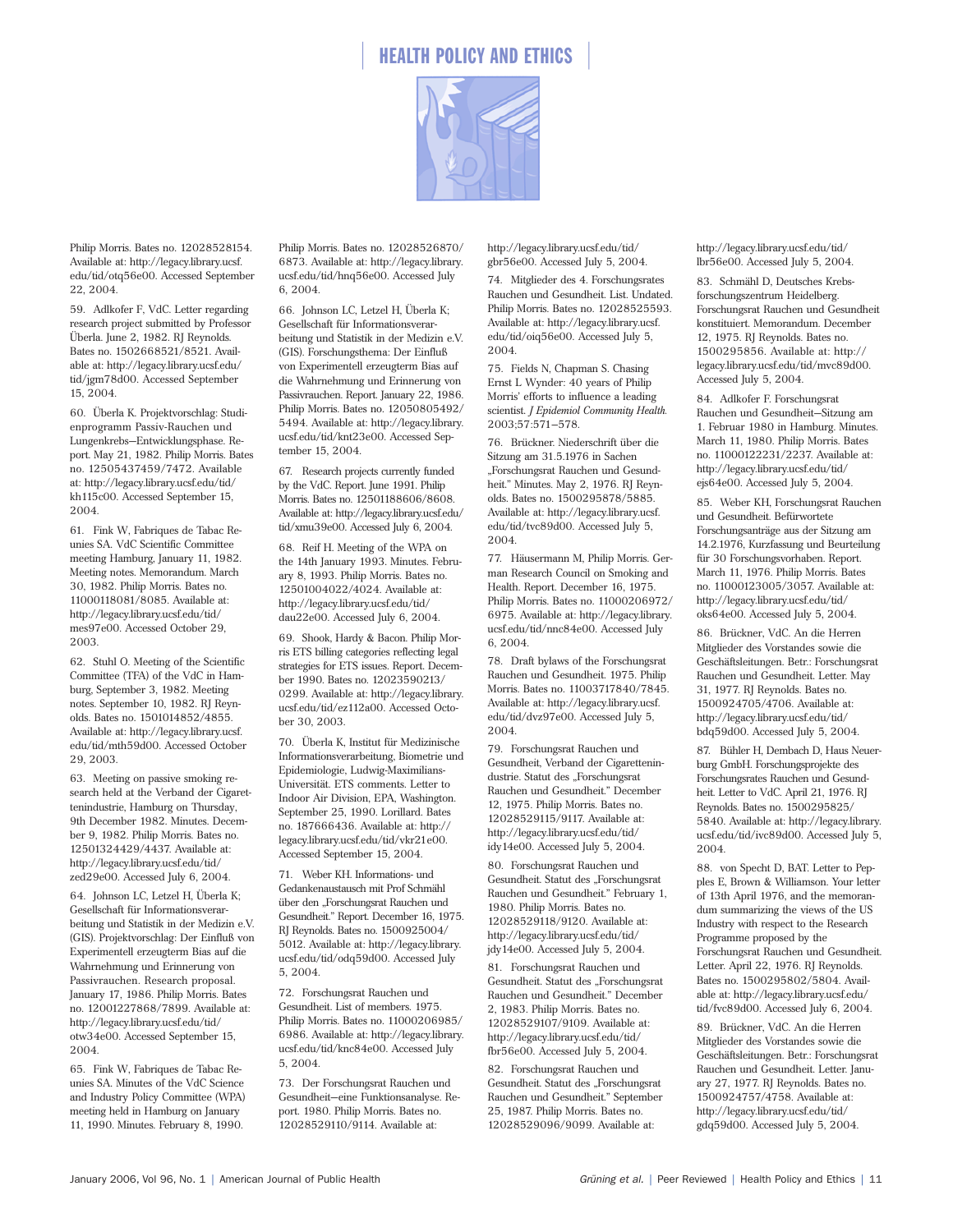

90. Forschungsrat Rauchen und Gesundheit. Stellungnahmen der Firmen zu den in der Sitzung des Forschungsrates am 14. Februar 1976 befürworteten Forschungsanträgen. Report. May 31, 1976. Philip Morris. Bates no. 11000122986/2991. Available at: http://legacy.library.ucsf.edu/ tid/ldb08e00. Accessed July 5, 2004.

91. Brückner, VdC. An die Herren Mitglieder des Vorstandes. Betr.: Forschungsrat Rauchen und Gesundheit. Letter. Hier: Forschungsvorhaben von Dr Strauer, München. April 24, 1978. RJ Reynolds. Bates no. 1500924590/ 4591. Available at: http://legacy.library. ucsf.edu/tid/dxj18c00. Accessed July 5, 2004.

92. Adlkofer F, Weimann H-J. Forschungsrat Rauchen und Gesundheit Sitzung am 28. September 1982 in Titisee. Minutes. October 18, 1982. Philip Morris. Bates no. 11000131527/ 1534. Available at: http://legacy.library. ucsf.edu/tid/tzd08e00. Accessed July 26, 2004.

93. von Hees U, Adlkofer F. Ergebnisprotokoll der Sitzung des Forschungsrates Rauchen und Gesundheit am 28. Mai 1984. July 11, 1984. Minutes. Philip Morris. Bates no. 12023539871/9889. Available at: http://legacy.library.ucsf.edu/ tid/ntn34e00. Accessed July 26, 2004.

94. Adlkofer F, Forschungsrat Rauchen und Gesundheit. Re: Draft of the EPA Report on Passive Smoking. Letter. September 26, 1990. Philip Morris. Bates no. 12023474798/4803. Available at: http://legacy.library.ucsf.edu/tid/ qre85e00. Accessed July 26, 2004.

95. Adlkofer F, Forschungsrat Rauchen und Gesundheit. Letter to the editor, British Medical Journal. January 6, 1986. Philip Morris. Bates no. 12001227909. Available at: http://legacy.library.ucsf. edu/tid/lxy68e00. Accessed July 26, 2004.

96. Adlkoder F, Scherer G, Forschungsrat Rauchen und Gesundheit. Salivary cotinine concentration as a marker for passive exposure to tobacco smoke. 1986. Draft publication of letter. Philip Morris. Bates no. 12001227910/ 7913. Available at: http://legacy.library. ucsf.edu/tid/mxy68e00. Accessed July 26, 2004.

97. Adlkofer F. Probleme mit dem Passivrauchen (problems of passive smoking). 1987. Uncertified translation of publication in *Der Kassenarzt.* 1987; 27:29–39. Philip Morris. Bates no.

12023381586/1610. Available at: http://legacy.library.ucsf.edu/tid/ hub02a00. Accessed July 27, 2004.

98. Adlkofer F, Forschungsrat Rauchen und Gesundheit, Bonn. Toxikologie des Passivrauchens—Toxicological aspects of environmental tobacco smoke. 1991. Publication in *Z Hautkr.* 1991;66(suppl 2). Philip Morris. Bates no. 12063620985/ 0990. Available at: http://legacy.library. ucsf.edu/tid/vfj67e00. Accessed July 27, 2004.

99. Adlkofer F, Forschungsrat Rauchen und Gesundheit. Lungenkrebs durch Passivrauchen am Arbeitsplatz—ein eher theoretisches Problem. 1992. Publication in *Zentralblatt für Arbeitsmedizin und Arbeitsschutz.* 1992;42:400–424. Philip Morris. Bates no. 12026221727/1751. Available at: http://legacy.library.ucsf.edu/ tid/fbe46e00. Accessed July 26, 2004.

100. Schmidt F, Ärztlicher Arbeitskreis Rauchen und Gesundheit e.V., Mannheim. Statement by the German Society of Smoking and Health regarding the Symposium of Passive Smoking held from Oct. 23–25, 1986 in Essen. 1986. Statement. Philip Morris. Bates no. 12025989595/9596. Available at: http://legacy.library.ucsf.edu/tid/ mnv49e00. Accessed August 3, 2004.

101. Körner, VdC. Kontroverse Prof Schmidt/Prof Thurau in "Ärztliche Praxis" vom 16. 2. 85. Letter. February 18, 1985. Philip Morris. Bates no. 12023538841. Available at: http:// legacy.library.ucsf.edu/tid/fbu78e00. Accessed August 3, 2004.

102. Schmidt F. Passive smoking and lung cancer. *Lancet.* 1984;1(8378):684.

103. Forschungsratssitzung Rauchen und Gesundheit 27.5.91. Report. May 24, 1991. Philip Morris. Bates no. 12028529711/9715. Available at: http://legacy.library.ucsf.edu/tid/ dhr56e00. Accessed July 5, 2004.

104. Mueller L, RJR INTL. Industrysponsored Research Foundation in Germany. Memorandum. May 19, 1992. RJ Reynolds. Bates no. 1511089526/ 9529. Available at: http://legacy.library. ucsf.edu/tid/vui53d00. Accessed July 6, 2004.

105. Herter U, VdC. Letter to Thurau K. October 11, 1990. Philip Morris. Bates no. 12028529809. Available at: http:// legacy.library.ucsf.edu/tid/jgr56e00. Accessed August 16, 2003.

106. Adlkofer F, VERUM. Dres. Djordjevic, Hoffmann: Japanese and US cigarettes: a comparison of the levels of toxic and genotoxic agents in the mainstream smoke. Letter. December 14, 1995. RJ Reynolds. Bates no. 1517522566. Available at: http:// legacy.library.ucsf.edu/tid/bid01d00. Accessed August 16, 2003.

107. Adlkofer F, VERUM. Letter to Dr C Green. May 10, 1996. RJ Reynolds. Bates no. 1517522756/2756. Available at: http://legacy.library.ucsf.edu/tid/ afi50d00. Accessed August 16, 2003.

108. Dembach W, Haus Neuerburg GmbH. Forschungsrat Rauchen und Gesundheit. Letter to Colby FG. August 26, 1976. RJ Reynolds. Bates no. 1500295777/5778. Available at: http://legacy.library.ucsf.edu/tid/ avc89d00. Accessed July 5, 2004.

109. Brückner, Krohn, Forschungsgesellschaft Rauchen und Gesundheit GmbH. Draft contract. 1976. RJ Reynolds. Bates no. 1500295787/5791. Available at: http://legacy.library.ucsf.edu/tid/ dvc89d00. Accessed July 5, 2004.

110. Institut für Biologische Forschung. Wissenschaftliches Kolloquium von Lehr H-A. May 4, 2000. Philip Morris. Bates no. 12505444420. Available at: http://legacy.library.ucsf.edu/tid/ gdn05c00. Accessed August 15, 2003.

111. Haußmann H-H, Institut für Biologische Forschung. Kolloquiumsvortrag. Letter to Lehr H-A. December 23, 1999. Philip Morris. Bates no. 12505312464. Available at: http:// legacy.library.ucsf.edu/tid/qp125c00. Accessed August 15, 2003.

112. Christopher FH JR, RJR. Letter to Kemper FH. January 15, 1988. RJ Reynolds. Bates no. 1506146049. Available at: http://legacy.library.ucsf.edu/tid/ uj184d00. Accessed August 16, 2003. 113. Dembach W. Letter to Kemper F. June 6, 1988. RJ Reynolds. Bates no. 1506891933/1935. Available at: http://legacy.library.ucsf.edu/tid/ voc44d00. Accessed August 16, 2003.

114. Colby FG. Report on trip to Germany, May 1, 1980 etc. Smoking and health issues in Area I. June 12, 1980. RJ Reynolds**.** Bates no. 1504312263/ 2277. Available at: http://legacy.library. ucsf.edu/tid/hte71d00. Accessed August 16, 2003.

115. Seligman RB. Trip report—Germany (May 9–12, 1983). May 24, 1983. Philip Morris. Bates no. 11003481497/ 1507. Available at: http://legacy.library. ucsf.edu/tid/coh38e00. Accessed August 16, 2003.

116. Brock TH. Initial meeting with the German Ministry of Health. Report. November 2, 1987. RJ Reynolds. Bates no. 1506342918/2919. Available at: http://legacy.library.ucsf.edu/tid/ mbn74d00. Accessed August 17, 2003.

117. Di Marco GR. Letter to Kemper FH. Consulting agreement. January 6, 1988. RJ Reynolds. Bates no. 506132055/2059. Available at: http:// tobaccodocuments.org/rjr/506132055– 2059.html. Accessed August 16, 2003.

118. Moody BC, RJR. Alpha operating plan. Report. February 17, 1988. RJ Reynolds. Bates no. 1506903509/ 3515. Available at: http://legacy.library. ucsf.edu/tid/haa44d00. Accessed August 17, 2003.

119. Elias PS. Letter to Dähne Esq WD. Regarding Prof Kemper. London. October 16, 1987. RJ Reynolds. Bates no. 506288390/8392. Available at: http://legacy.library.ucsf.edu/tid/ ras74d00. Accessed August 16, 2003.

120. Brock TH. Professor Kemper— Germany. Memorandum. October 27, 1987. RJ Reynolds. Bates no. 1506288594/8595. Available at: http://legacy.library.ucsf.edu/tid/ mqr74d00. Accessed August 16, 2003.

121. Kemper FH, Institut für Pharmakologie und Toxikologie der Universität Münster. Letter to Müller L, RJR-GmbH. October 8, 1994. RJ Reynolds. Bates no. 1510783850. Available at: http:// legacy.library.ucsf.edu/tid/fak31d00. Accessed August 16, 2003.

122. Philip Morris Incorporated. SRB/ SAB discussion draft: agreement for independent consulting services between Philip Morris Incorporated and [consultant]. Draft contract. February 1, 2001. Philip Morris. Bates no. 12083080077/ 0090. Available at: http://legacy.library. ucsf.edu/tid/sap92c00. Accessed August 16, 2003.

123. Seligman RB. Letter to Professor Hans Marquardt, Fraunhofer Institut. May 26, 1983. Philip Morris. Bates no. 12000515912. Available at: http:// legacy.library.ucsf.edu/tid/hdb66e00. Accessed September 20, 2004.

124. Seligman RB. Letter to Adlkofer. May 26, 1983. Philip Morris. Bates no. 11003717513. Available at: http:// legacy.library.ucsf.edu/tid/vmz97e00. Accessed July 6, 2004.

125. Walk R, Philip Morris USA. The Philip Morris External Research Program (ERP). Presentation. March 27, 2002. Philip Morris. Bates no. 12085294971/